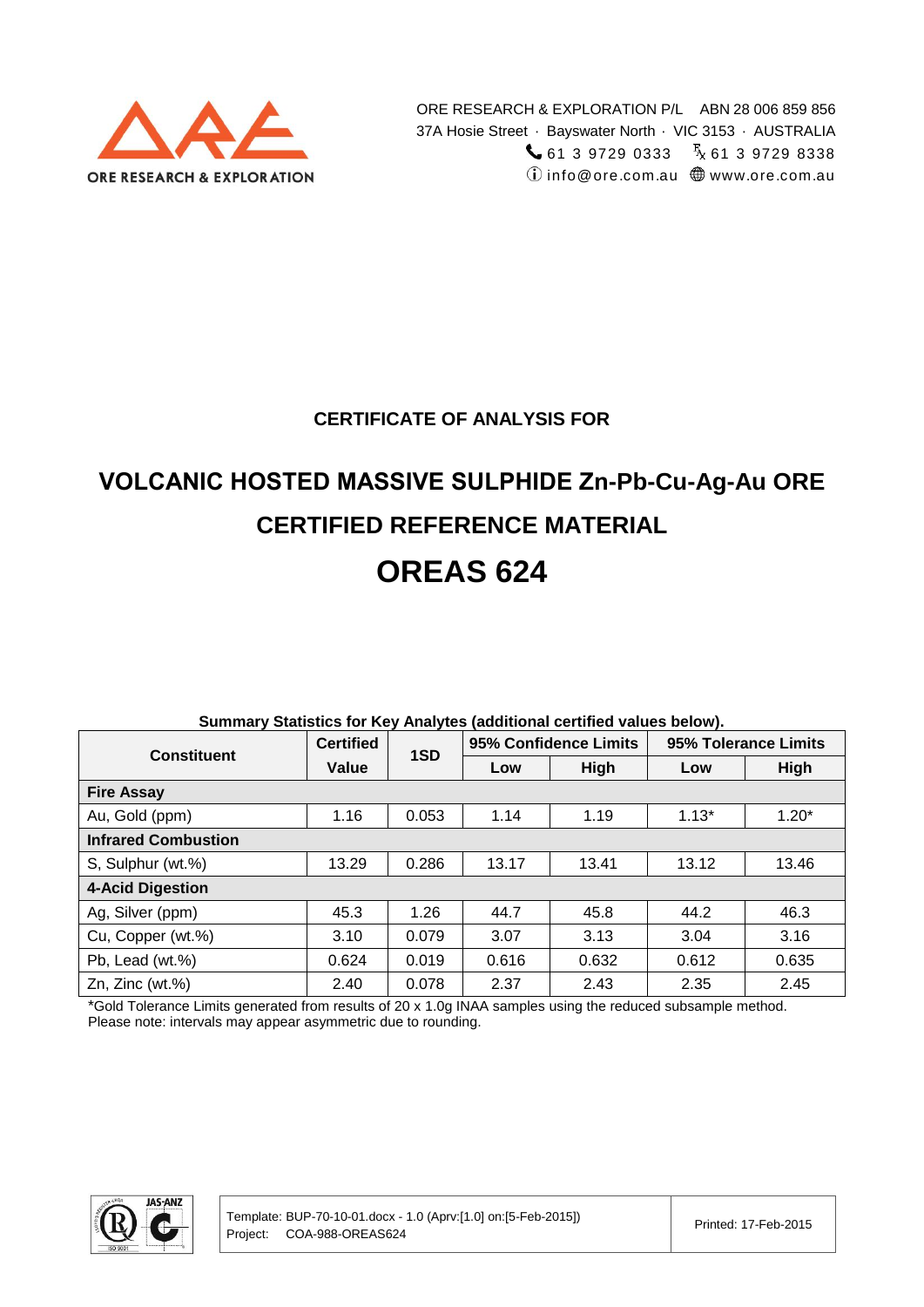### **INTRODUCTION**

OREAS reference materials are intended to provide a low cost method of evaluating and improving the quality of analysis of geological samples. To the geologist they provide a means of implementing quality control in analytical data sets generated in exploration from the grass roots level through to prospect evaluation, and in grade control at mining operations. To the analyst they provide an effective means of calibrating analytical equipment, assessing new techniques and routinely monitoring in-house procedures.

### **SOURCE MATERIALS**

OREAS 624 was prepared from Zn and Cu VHMS ores sourced from the Gossan Hill deposit at Golden Grove located 338km NNE of Perth in the Murchison Province of the Archaen Yilgarn Craton, Western Australia. The VHMS deposits are hosted within and underlain by a layered rhyodacitic volcanoclastic succession. The Gossan Hill ores have been blended with fresh, barren rhyodacite material sourced from a quarry approximately 30km east of Melbourne, Australia to achieve the desired grades. The main mineralisation assemblage consists of sphalerite, chalcopyrite and lesser galena with a gangue of pyrite, pyrrhotite and magnetite. Smith *et al*. (as cited in Smith, 2003) noted the ore shoots contain many chalcophile, or partly chalchophile elements namely Fe, S, Cu, Pb, Zn, Co, As, Sb, Bi, Cd, In, Mo, Ag, Sn, Ge, Se, Te, Hg and Au. OREAS 624 is one of a suite of five CRMs ranging in grades from 0.18-3.10% Cu, 1.0-10.2% Zn, 0.25-2.21% Pb, 22- 103ppm Ag and 0.68-1.85ppm Au.

### **COMMINUTION AND HOMOGENISATION PROCEDURES**

The material constituting OREAS 624 was prepared in the following manner:

- drying of sulphide bearing ore materials to constant mass at 90°C;
- drying of rhyodacite material to constant mass at 105°C;
- crushing and milling of the ore material to 100% minus 35 microns;
- crushing and milling of the barren material to 98% minus 75 microns;
- blending in appropriate proportions to achieve the desired grades;
- packaging in 10g and 60g units sealed under nitrogen in laminated foil pouches.

### **ANALYTICAL PROGRAM**

Twenty eight commercial analytical laboratories participated in the program to certify the 151 elements reported in Table 1. The following methods were employed:

- Gold via 20-40g\* fire assay with AAS (20 labs), ICP-OES (3 labs) finish;
- Instrumental neutron activation analysis for Au on 1g subsamples to confirm homogeneity (1 laboratory);
- Sulphur by Infrared Combustion Analysis (21 labs).
- Peroxide fusion for full elemental suite ICP-OES and ICP-MS (up to 14 laboratories depending on the element).

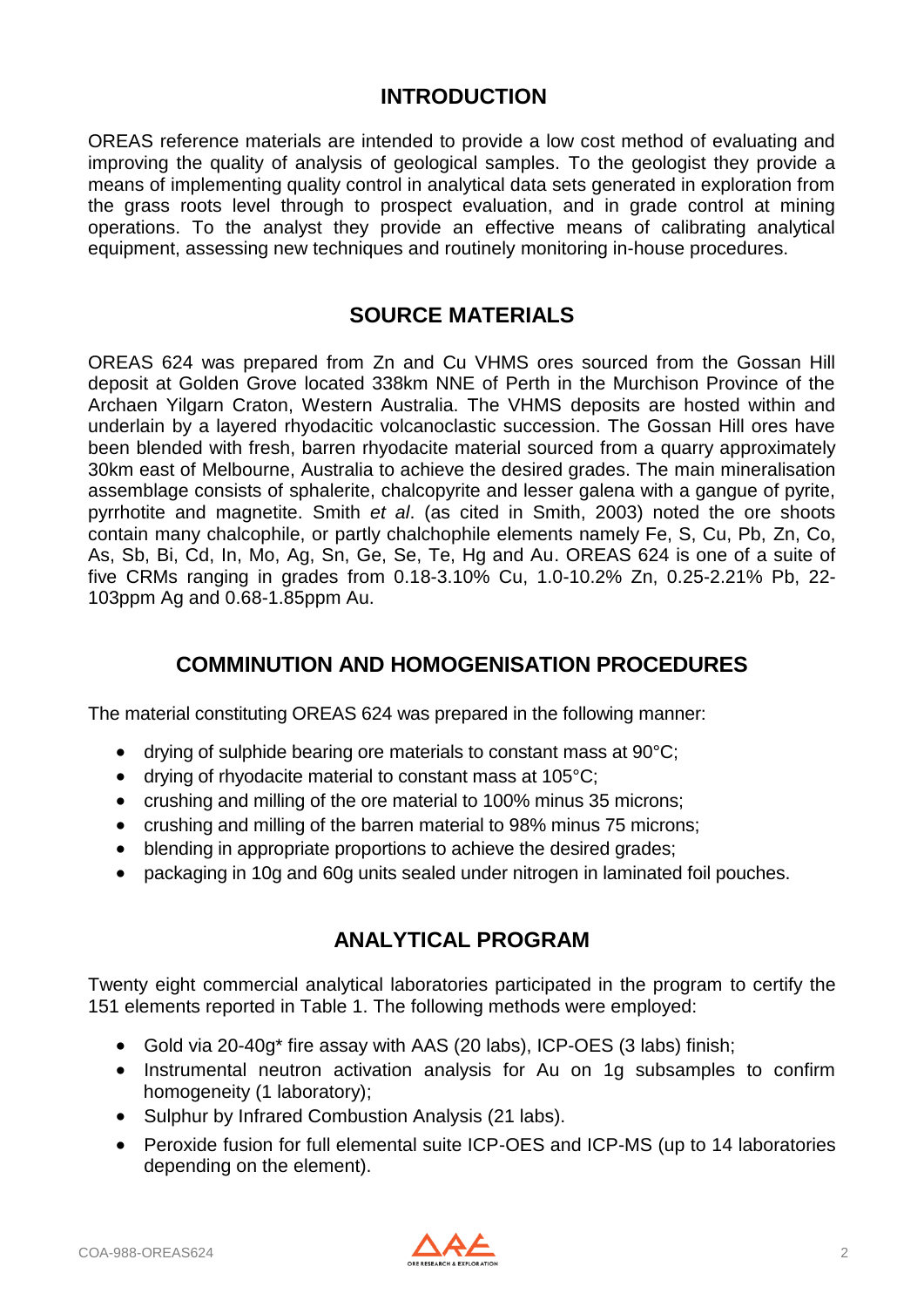- $\bullet$  4-Acid digestion (HF-HNO<sub>3</sub>-HCIO<sub>4</sub>-HCI) for full elemental suite ICP-OES and ICP-MS or AAS finish (up to 22 laboratories depending on the element).
- 3-Acid digestion (HNO<sub>3</sub>-HCIO<sub>4</sub>-HCI) for a limited suite by ICP-OES and AAS (up to 10 laboratories depending on the element).
- Aqua regia digestion (see note below) for full elemental suite ICP-OES and ICP-MS (up to 22 laboratories depending on the element).
- Gold via 15-50g\* aqua regia digestion with ICP-MS (11 labs), AAS (5 labs) or graphite furnace AAS (1 lab) finish;

\*The certified values (and 95% Confidence Interval and SD) for Au are also applicable to 50g charge weights.

It is important to note that in the analytical industry there is no standardisation of the aqua regia digestion process. Aqua regia is a partial empirical digest and differences in recoveries for various analytes are commonplace. These are caused by variations in the digest conditions which can include the ratio of nitric to hydrochloric acids, acid strength, temperatures, leach times and secondary digestions. Recoveries for sulphide-hosted base metal sulphides approach total values, however, other analytes, in particular the lithophile elements, show greater sensitivity to method parameters. This can result in lack of consensus in an inter-laboratory certification program for these elements. The approach applied here is to report certified values in those instances where reasonable agreement exists amongst a majority of participating laboratories. The results of specific laboratories may differ significantly from the certified values, but will, nonetheless, be valid and reproducible in the context of the specifics of the aqua regia method in use. Users of this reference material should, therefore, be mindful of this limitation when applying the certified values in a quality control program.

For the round robin program twenty 1kg lot samples were taken at predetermined intervals during the bagging stage, immediately following final blending and are considered representative of the entire batch. The six samples received by each laboratory were obtained by taking two 110g scoop splits from each of three separate 1kg lots. This format enabled nested ANOVA treatment of the results to evaluate homogeneity, i.e. to ascertain whether between-unit variance is greater than within-unit variance. Table 1 presents the 151 certified values together with their associated 1SD's, 95% confidence and tolerance limits and Table 2 shows 52 indicative values. Table 3 provides performance gate intervals for the certified values of each method group based on their pooled 1SD's. Tabulated results of all elements (including Au INAA analyses) together with uncorrected means, medians, standard deviations, relative standard deviations and per cent deviation of lab means from the corrected mean of means  $(PDM<sup>3</sup>)$  are presented in the detailed certification data for this CRM (**OREAS 624 Datapack.xlsx**).

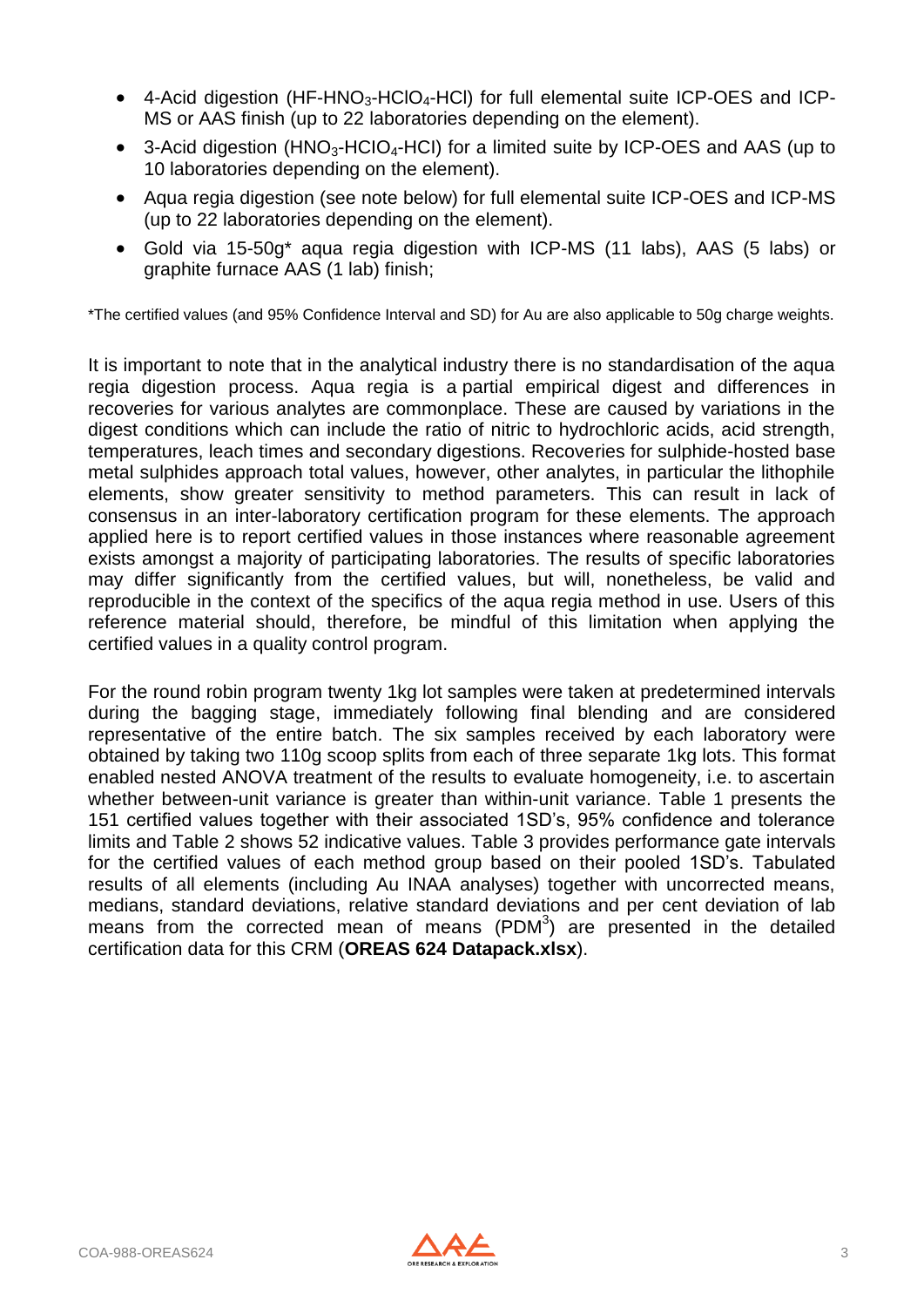| <b>Constituent</b>         | <b>Certified</b> | 1SD            |            | 95% Confidence Limits | 95% Tolerance Limits |            |  |
|----------------------------|------------------|----------------|------------|-----------------------|----------------------|------------|--|
|                            | Value            |                | Low        | High                  | Low                  | High       |  |
| <b>Fire Assay</b>          |                  |                |            |                       |                      |            |  |
| Au, Gold (ppm)             | 1.16             | 0.053          | 1.14       | 1.19                  | $1.13*$              | $1.20*$    |  |
| <b>Infrared Combustion</b> |                  |                |            |                       |                      |            |  |
| S, Sulphur (wt.%)          | 13.29            | 0.286          | 13.17      | 13.41                 | 13.12                | 13.46      |  |
| <b>Peroxide Fusion ICP</b> |                  |                |            |                       |                      |            |  |
| Ag, Silver (ppm)           | 46.1             | 4.29           | 41.8       | 50.4                  | <b>IND</b>           | <b>IND</b> |  |
| Al, Aluminium (wt.%)       | 4.32             | 0.152          | 4.24       | 4.41                  | 4.21                 | 4.44       |  |
| As, Arsenic (ppm)          | 115              | 9.3            | 108        | 121                   | 108                  | 121        |  |
| Ba, Barium (ppm)           | 1070             | 48.9           | 1032       | 1108                  | 1033                 | 1107       |  |
| Bi, Bismuth (ppm)          | 21.3             | 1.36           | 20.0       | 22.6                  | 20.4                 | 22.2       |  |
| Ca, Calcium (wt.%)         | 1.49             | 0.071          | 1.45       | 1.53                  | 1.41                 | 1.57       |  |
| Cd, Cadmium (ppm)          | 133              | 9.2            | 124        | 141                   | 127                  | 138        |  |
| Ce, Cerium (ppm)           | 32.9             | 1.70           | 30.8       | 35.1                  | 30.7                 | 35.2       |  |
| Co, Cobalt (ppm)           | 273              | 10.4           | 267        | 279                   | 263                  | 283        |  |
| Cr, Chromium (ppm)         | < 50             | <b>IND</b>     | <b>IND</b> | <b>IND</b>            | <b>IND</b>           | <b>IND</b> |  |
| Cs, Cesium (ppm)           | 1.32             | 0.18           | 1.12       | 1.52                  | <b>IND</b>           | <b>IND</b> |  |
| Cu, Copper (wt.%)          | 3.08             | 0.154          | 3.00       | 3.16                  | 2.99                 | 3.16       |  |
| Fe, Iron (wt.%)            | 16.31            | 0.550          | 16.03      | 16.59                 | 15.79                | 16.83      |  |
| Ga, Gallium (ppm)          | 22.1             | 1.44           | 20.6       | 23.6                  | 20.9                 | 23.4       |  |
| In, Indium (ppm)           | 4.14             | 0.42           | 3.76       | 4.53                  | 3.86                 | 4.43       |  |
| K, Potassium (wt.%)        | 0.991            | 0.090          | 0.941      | 1.041                 | 0.920                | 1.062      |  |
| La, Lanthanum (ppm)        | 17.3             | 2.0            | 14.6       | 20.0                  | 16.2                 | 18.4       |  |
| Li, Lithium (ppm)          | 10.3             | 0.73           | 9.7        | 10.9                  | 9.5                  | 11.1       |  |
| Mg, Magnesium (wt.%)       | 1.31             | 0.064          | 1.27       | 1.35                  | 1.27                 | 1.36       |  |
| Mn, Manganese (wt.%)       | 0.066            | 0.005          | 0.064      | 0.068                 | 0.063                | 0.069      |  |
| Mo, Molybdenum (ppm)       | 17.8             | 2.0            | 16.3       | 19.3                  | <b>IND</b>           | <b>IND</b> |  |
| Nb, Niobium (ppm)          | 5.78             | 0.95           | 4.63       | 6.92                  | <b>IND</b>           | <b>IND</b> |  |
| Nd, Neodymium (ppm)        | 16.8             | 1.30           | 15.2       | 18.5                  | 15.8                 | 17.9       |  |
| Ni, Nickel (ppm)           | < 20             | <b>IND</b>     | <b>IND</b> | <b>IND</b>            | <b>IND</b>           | <b>IND</b> |  |
| P, Phosphorus (wt.%)       | < 0.1            | <b>IND</b>     | <b>IND</b> | <b>IND</b>            | <b>IND</b>           | <b>IND</b> |  |
| Pb, Lead (wt.%)            | 0.612            | 0.034          | 0.592      | 0.632                 | 0.592                | 0.632      |  |
| Pr, Praseodymium (ppm)     | 4.27             | 0.303          | 3.91       | 4.64                  | 4.00                 | 4.55       |  |
| Rb, Rubidium (ppm)         | 33.0             | 1.86           | 31.2       | 34.9                  | 31.6                 | 34.5       |  |
| S, Sulphur (wt.%)          | 13.18            | 0.556          | 12.83      | 13.52                 | 12.74                | 13.62      |  |
| Sb, Antimony (ppm)         | 72               | $\overline{7}$ | 65         | 78                    | 68                   | 75         |  |
| Sc, Scandium (ppm)         | < 10             | <b>IND</b>     | <b>IND</b> | <b>IND</b>            | <b>IND</b>           | <b>IND</b> |  |
| Si, Silicon (wt.%)         | 20.47            | 0.636          | 20.13      | 20.82                 | 19.92                | 21.02      |  |
| Sn, Tin (ppm)              | < 50             | <b>IND</b>     | <b>IND</b> | <b>IND</b>            | <b>IND</b>           | <b>IND</b> |  |
| Sr, Strontium (ppm)        | 47.6             | 7.5            | 41.9       | 53.3                  | 43.1                 | 52.1       |  |
| Th, Thorium (ppm)          | 4.12             | 0.212          | 3.95       | 4.30                  | 3.62                 | 4.63       |  |
| Ti, Titanium (wt.%)        | 0.146            | 0.006          | 0.143      | 0.148                 | 0.140                | 0.152      |  |
| TI, Thallium (ppm)         | 0.94             | 0.14           | 0.82       | 1.07                  | <b>IND</b>           | <b>IND</b> |  |
| U, Uranium (ppm)           | 1.34             | 0.115          | 1.27       | 1.41                  | <b>IND</b>           | IND        |  |
| V, Vanadium (ppm)          | 43.3             | 6.6            | 36.9       | 49.7                  | 39.3                 | 47.2       |  |

#### **Table 1. Certified Values, SD's, 95% Confidence and Tolerance Limits for OREAS 624.**

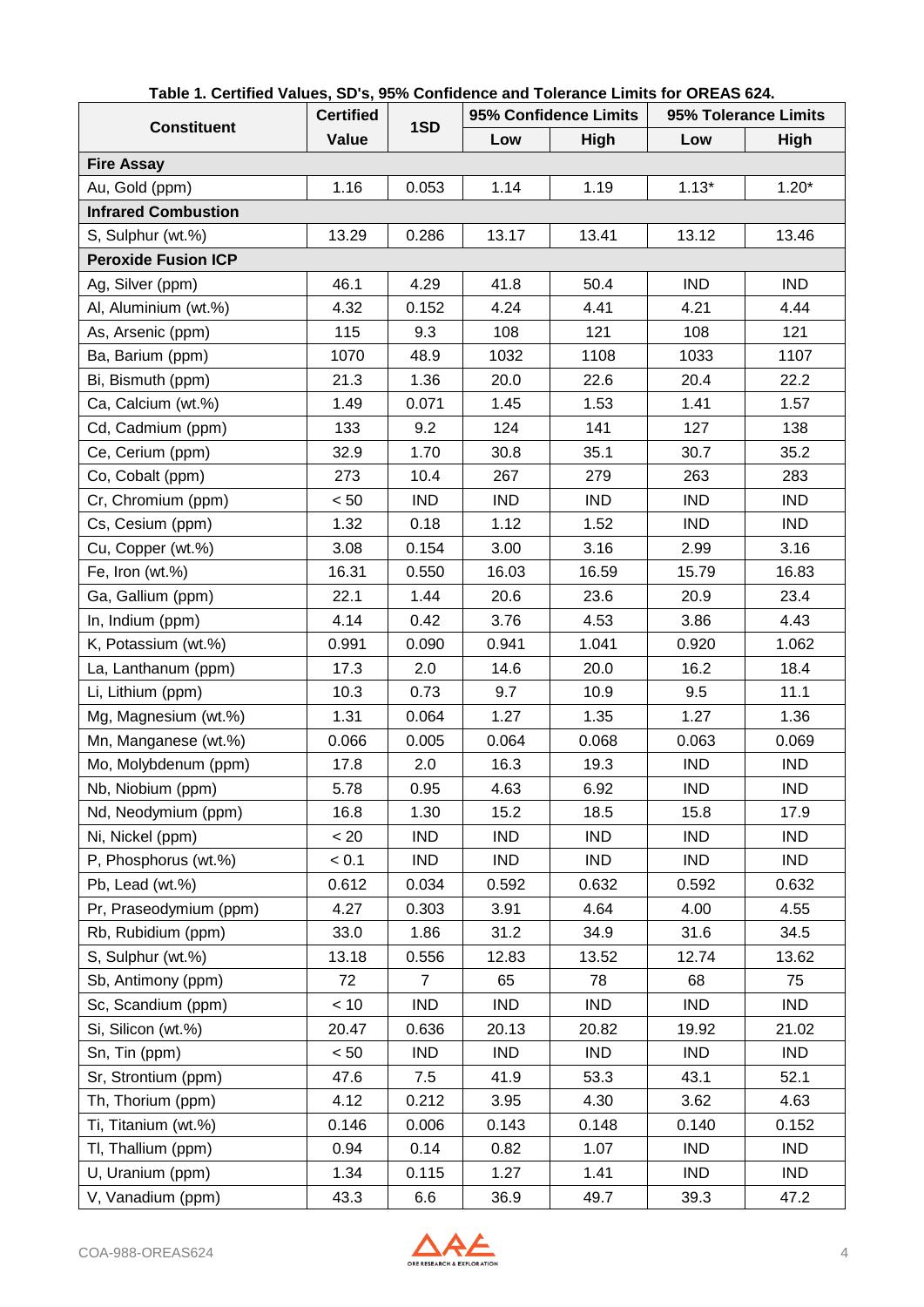| Table 1 continued.                   |                  |                |            |                       |            |                      |  |  |  |
|--------------------------------------|------------------|----------------|------------|-----------------------|------------|----------------------|--|--|--|
| <b>Constituent</b>                   | <b>Certified</b> | 1SD            |            | 95% Confidence Limits |            | 95% Tolerance Limits |  |  |  |
|                                      | Value            |                | Low        | <b>High</b>           | Low        | High                 |  |  |  |
| <b>Peroxide Fusion ICP continued</b> |                  |                |            |                       |            |                      |  |  |  |
| W, Tungsten (ppm)                    | 4.58             | 0.53           | 3.99       | 5.18                  | <b>IND</b> | <b>IND</b>           |  |  |  |
| Y, Yttrium (ppm)                     | 17.3             | 1.46           | 15.8       | 18.7                  | 16.1       | 18.4                 |  |  |  |
| Yb, Ytterbium (ppm)                  | 1.94             | 0.158          | 1.80       | 2.08                  | <b>IND</b> | <b>IND</b>           |  |  |  |
| Zn, Zinc (wt.%)                      | 2.41             | 0.093          | 2.36       | 2.46                  | 2.34       | 2.48                 |  |  |  |
| 4-Acid Digestion                     |                  |                |            |                       |            |                      |  |  |  |
| Ag, Silver (ppm)                     | 45.3             | 1.26           | 44.7       | 45.8                  | 44.2       | 46.3                 |  |  |  |
| Al, Aluminium (wt.%)                 | 4.20             | 0.227          | 4.10       | 4.30                  | 4.09       | 4.31                 |  |  |  |
| As, Arsenic (ppm)                    | 109              | 8.8            | 105        | 112                   | 105        | 112                  |  |  |  |
| Be, Beryllium (ppm)                  | 0.76             | 0.071          | 0.72       | 0.80                  | <b>IND</b> | <b>IND</b>           |  |  |  |
| Bi, Bismuth (ppm)                    | 22.3             | 3.5            | 20.9       | 23.7                  | 21.6       | 23.0                 |  |  |  |
| Ca, Calcium (wt.%)                   | 1.49             | 0.078          | 1.45       | 1.52                  | 1.46       | 1.52                 |  |  |  |
| Cd, Cadmium (ppm)                    | 132              | 7.2            | 129        | 136                   | 130        | 135                  |  |  |  |
| Ce, Cerium (ppm)                     | 29.0             | 2.69           | 27.0       | 30.9                  | 27.9       | 30.0                 |  |  |  |
| Co, Cobalt (ppm)                     | 269              | 11.3           | 264        | 274                   | 263        | 276                  |  |  |  |
| Cr, Chromium (ppm)                   | 29.0             | 2.67           | 27.8       | 30.2                  | 26.9       | 31.1                 |  |  |  |
| Cs, Cesium (ppm)                     | 1.20             | 0.058          | 1.15       | 1.24                  | 1.11       | 1.28                 |  |  |  |
| Cu, Copper (wt.%)                    | 3.10             | 0.079          | 3.07       | 3.13                  | 3.04       | 3.16                 |  |  |  |
| Fe, Iron (wt.%)                      | 16.21            | 1.094          | 15.72      | 16.71                 | 15.95      | 16.47                |  |  |  |
| Ga, Gallium (ppm)                    | 21.0             | 2.04           | 19.5       | 22.6                  | 20.4       | 21.6                 |  |  |  |
| Hf, Hafnium (ppm)                    | 2.85             | 0.278          | 2.66       | 3.04                  | 2.72       | 2.97                 |  |  |  |
| In, Indium (ppm)                     | 4.05             | 0.137          | 3.97       | 4.13                  | 3.93       | 4.17                 |  |  |  |
| K, Potassium (wt.%)                  | 0.926            | 0.062          | 0.899      | 0.952                 | 0.900      | 0.952                |  |  |  |
| La, Lanthanum (ppm)                  | 13.5             | 2.4            | 11.9       | 15.1                  | 12.9       | 14.1                 |  |  |  |
| Li, Lithium (ppm)                    | 10.3             | 1.2            | 9.6        | 11.0                  | 9.8        | 10.7                 |  |  |  |
| Lu, Lutetium (ppm)                   | 0.27             | 0.023          | 0.25       | 0.29                  | 0.25       | 0.29                 |  |  |  |
| Mg, Magnesium (wt.%)                 | 1.26             | 0.078          | 1.23       | 1.30                  | 1.24       | 1.29                 |  |  |  |
| Mn, Manganese (wt.%)                 | 0.066            | 0.004          | 0.064      | 0.067                 | 0.064      | 0.067                |  |  |  |
| Mo, Molybdenum (ppm)                 | 16.3             | 2.6            | 15.4       | 17.1                  | 15.7       | 16.8                 |  |  |  |
| Na, Sodium (wt.%)                    | 0.475            | 0.038          | 0.457      | 0.492                 | 0.460      | 0.490                |  |  |  |
| Nb, Niobium (ppm)                    | 4.34             | 0.46           | 4.07       | 4.61                  | 4.13       | 4.54                 |  |  |  |
| Ni, Nickel (ppm)                     | 17.5             | 3.3            | 16.3       | 18.8                  | 16.4       | 18.7                 |  |  |  |
| P, Phosphorus (wt.%)                 | 0.055            | 0.006          | 0.052      | 0.057                 | 0.053      | 0.056                |  |  |  |
| Pb, Lead (wt.%)                      | 0.624            | 0.019          | 0.616      | 0.632                 | 0.612      | 0.635                |  |  |  |
| Rb, Rubidium (ppm)                   | 32.3             | 1.70           | 31.1       | 33.5                  | 31.4       | 33.3                 |  |  |  |
| S, Sulphur (wt.%)                    | 13.09            | 0.638          | 12.55      | 13.62                 | 12.83      | 13.34                |  |  |  |
| Sb, Antimony (ppm)                   | 67               | $\overline{7}$ | 64         | 70                    | 64         | 70                   |  |  |  |
| Sc, Scandium (ppm)                   | 8.48             | 1.39           | 7.83       | 9.14                  | 8.19       | 8.78                 |  |  |  |
| Se, Selenium (ppm)                   | 30.1             | 3.6            | 27.8       | 32.4                  | 28.8       | 31.5                 |  |  |  |
| Sn, Tin (ppm)                        | 7.95             | 0.552          | 7.62       | 8.29                  | 7.58       | 8.33                 |  |  |  |
| Sr, Strontium (ppm)                  | 37.7             | 3.76           | 36.0       | 39.4                  | 36.5       | 38.9                 |  |  |  |
| Ta, Tantalum (ppm)                   | 0.50             | <b>IND</b>     | <b>IND</b> | <b>IND</b>            | <b>IND</b> | <b>IND</b>           |  |  |  |
| Tb, Terbium (ppm)                    | 0.39             | 0.06           | 0.33       | 0.44                  | 0.35       | 0.42                 |  |  |  |
| Te, Tellurium (ppm)                  | 0.75             | 0.10           | 0.70       | 0.80                  | 0.68       | 0.82                 |  |  |  |

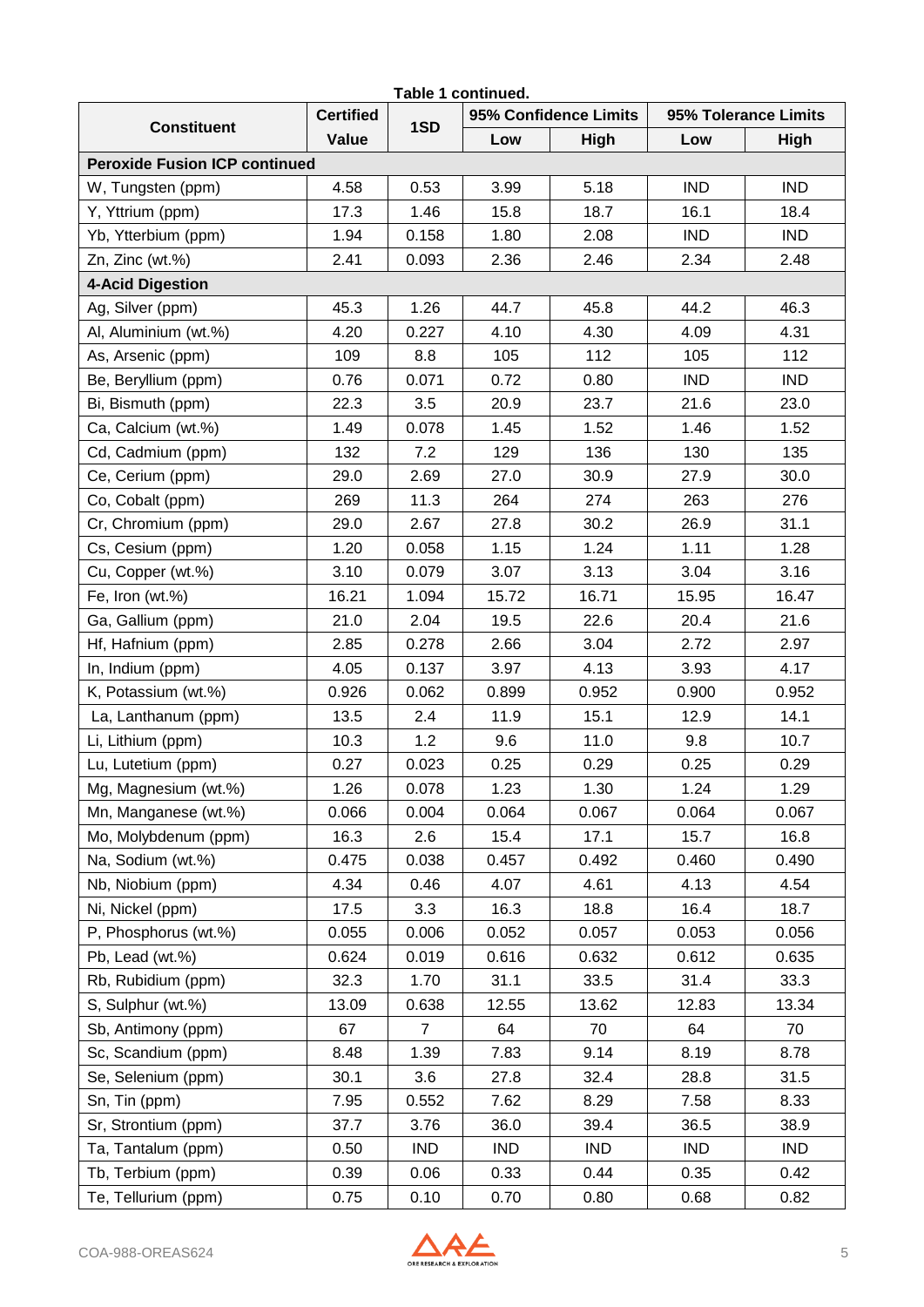| Table 1 continued.                |                  |            |            |                       |                      |            |  |  |  |
|-----------------------------------|------------------|------------|------------|-----------------------|----------------------|------------|--|--|--|
| <b>Constituent</b>                | <b>Certified</b> | 1SD        |            | 95% Confidence Limits | 95% Tolerance Limits |            |  |  |  |
|                                   | Value            |            | Low        | High                  | Low                  | High       |  |  |  |
| <b>4-Acid Digestion continued</b> |                  |            |            |                       |                      |            |  |  |  |
| Th, Thorium (ppm)                 | 3.61             | 0.38       | 3.35       | 3.87                  | 3.46                 | 3.76       |  |  |  |
| Ti, Titanium (wt.%)               | 0.118            | 0.017      | 0.110      | 0.126                 | 0.115                | 0.122      |  |  |  |
| TI, Thallium (ppm)                | 1.01             | 0.11       | 0.93       | 1.08                  | 0.96                 | 1.06       |  |  |  |
| U, Uranium (ppm)                  | 1.31             | 0.047      | 1.28       | 1.34                  | 1.27                 | 1.35       |  |  |  |
| V, Vanadium (ppm)                 | 30.4             | 3.5        | 28.9       | 32.0                  | 29.1                 | 31.7       |  |  |  |
| W, Tungsten (ppm)                 | 4.37             | 0.356      | 4.12       | 4.61                  | 4.15                 | 4.58       |  |  |  |
| Y, Yttrium (ppm)                  | 11.6             | 0.91       | 11.0       | 12.1                  | 11.2                 | 12.0       |  |  |  |
| Yb, Ytterbium (ppm)               | 1.59             | 0.076      | 1.52       | 1.66                  | <b>IND</b>           | <b>IND</b> |  |  |  |
| Zn, Zinc (wt.%)                   | 2.40             | 0.078      | 2.37       | 2.43                  | 2.35                 | 2.45       |  |  |  |
| Zr, Zirconium (ppm)               | 107              | 4.4        | 104        | 110                   | 104                  | 109        |  |  |  |
| 3-Acid Digestion (no HF)          |                  |            |            |                       |                      |            |  |  |  |
| Ag, Silver (ppm)                  | 45.4             | 1.27       | 44.4       | 46.4                  | 44.2                 | 46.7       |  |  |  |
| As, Arsenic (ppm)                 | 111              | 9.4        | 103        | 118                   | 107                  | 115        |  |  |  |
| Cu, Copper (wt.%)                 | 3.10             | 0.089      | 3.04       | 3.16                  | 3.05                 | 3.16       |  |  |  |
| Fe, Iron (wt.%)                   | 16.30            | 0.280      | 16.11      | 16.50                 | 16.06                | 16.55      |  |  |  |
| Mo, Molybdenum (ppm)              | 15.2             | 2.4        | 14.2       | 16.3                  | <b>IND</b>           | <b>IND</b> |  |  |  |
| Pb, Lead (wt.%)                   | 0.624            | 0.019      | 0.610      | 0.639                 | 0.611                | 0.638      |  |  |  |
| Zn, Zinc (wt.%)                   | 2.37             | 0.086      | 2.31       | 2.43                  | 2.33                 | 2.42       |  |  |  |
| <b>Aqua Regia Digestion</b>       |                  |            |            |                       |                      |            |  |  |  |
| Ag, Silver (ppm)                  | 45.0             | 1.68       | 44.2       | 45.7                  | 43.9                 | 46.1       |  |  |  |
| Al, Aluminium (wt.%)              | 2.06             | 0.102      | 2.01       | 2.11                  | 2.01                 | 2.11       |  |  |  |
| As, Arsenic (ppm)                 | 108              | 9.8        | 105        | 112                   | 105                  | 112        |  |  |  |
| Au, Gold (ppm)                    | 1.12             | 0.042      | 1.10       | 1.14                  | $1.08*$              | $1.16*$    |  |  |  |
| B, Boron (ppm)                    | < 10             | <b>IND</b> | <b>IND</b> | <b>IND</b>            | <b>IND</b>           | <b>IND</b> |  |  |  |
| Be, Beryllium (ppm)               | < 1              | <b>IND</b> | <b>IND</b> | <b>IND</b>            | <b>IND</b>           | <b>IND</b> |  |  |  |
| Bi, Bismuth (ppm)                 | 20.5             | 3.6        | 19.6       | 21.4                  | 19.7                 | 21.3       |  |  |  |
| Ca, Calcium (wt.%)                | 1.31             | 0.059      | 1.29       | 1.34                  | 1.28                 | 1.34       |  |  |  |
| Cd, Cadmium (ppm)                 | 125              | 12.3       | 119        | 131                   | 123                  | 127        |  |  |  |
| Ce, Cerium (ppm)                  | 24.0             | 4.1        | 21.2       | 26.9                  | 23.4                 | 24.7       |  |  |  |
| Co, Cobalt (ppm)                  | 265              | 12.7       | 259        | 271                   | 259                  | 271        |  |  |  |
| Cr, Chromium (ppm)                | 19.8             | 2.6        | 18.6       | 21.0                  | 18.5                 | 21.1       |  |  |  |
| Cs, Cesium (ppm)                  | 0.43             | 0.07       | 0.37       | 0.49                  | 0.41                 | 0.45       |  |  |  |
| Cu, Copper (wt.%)                 | 3.09             | 0.090      | 3.05       | 3.13                  | 3.02                 | 3.16       |  |  |  |
| Fe, Iron (wt.%)                   | 16.14            | 0.652      | 15.80      | 16.48                 | 15.85                | 16.42      |  |  |  |
| Ga, Gallium (ppm)                 | 14.0             | 1.38       | 13.2       | 14.7                  | 13.5                 | 14.4       |  |  |  |
| Hf, Hafnium (ppm)                 | 1.14             | 0.15       | 1.02       | 1.26                  | 1.09                 | 1.19       |  |  |  |
| Hg, Mercury (ppm)                 | 1.89             | 0.28       | 1.78       | 2.00                  | 1.80                 | 1.98       |  |  |  |
| In, Indium (ppm)                  | 3.62             | 0.257      | 3.43       | 3.82                  | 3.44                 | 3.80       |  |  |  |
| K, Potassium (wt.%)               | 0.148            | 0.022      | 0.137      | 0.158                 | 0.142                | 0.153      |  |  |  |
| La, Lanthanum (ppm)               | 11.2             | 1.8        | 10.1       | 12.3                  | 10.8                 | 11.6       |  |  |  |
| Li, Lithium (ppm)                 | 7.65             | 0.651      | 7.05       | 8.25                  | 7.39                 | 7.92       |  |  |  |
| Lu, Lutetium (ppm)                | 0.13             | 0.012      | 0.12       | 0.14                  | <b>IND</b>           | <b>IND</b> |  |  |  |
| Mg, Magnesium (wt.%)              | 1.19             | 0.067      | 1.16       | 1.22                  | 1.17                 | 1.22       |  |  |  |

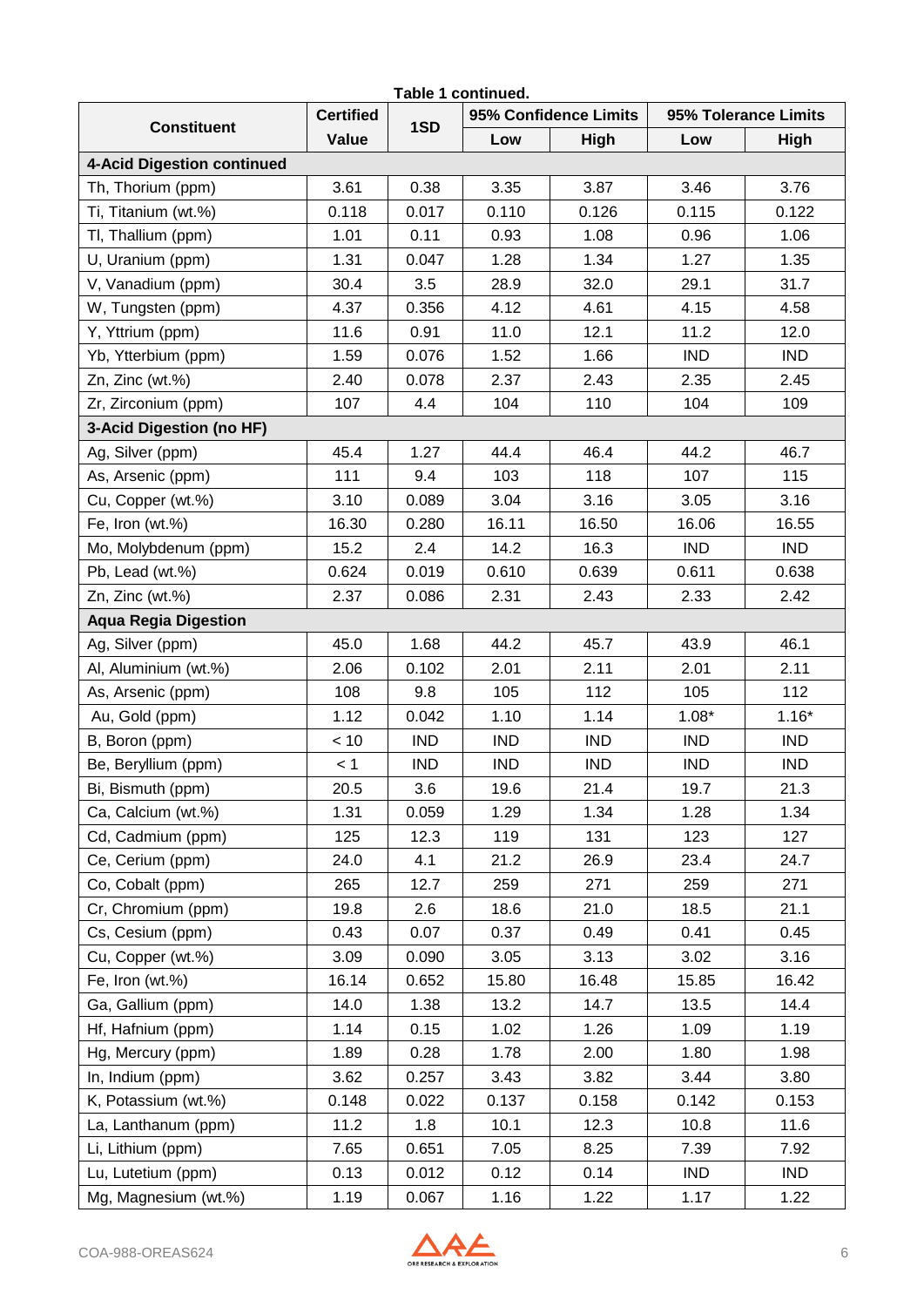| Table 1 continued.                    |                  |            |            |                       |            |                      |  |  |  |  |  |
|---------------------------------------|------------------|------------|------------|-----------------------|------------|----------------------|--|--|--|--|--|
| <b>Constituent</b>                    | <b>Certified</b> | 1SD        |            | 95% Confidence Limits |            | 95% Tolerance Limits |  |  |  |  |  |
|                                       | Value            |            | Low        | High                  | Low        | High                 |  |  |  |  |  |
| <b>Aqua Regia Digestion continued</b> |                  |            |            |                       |            |                      |  |  |  |  |  |
| Mn, Manganese (wt.%)                  | 0.062            | 0.004      | 0.060      | 0.064                 | 0.061      | 0.064                |  |  |  |  |  |
| Mo, Molybdenum (ppm)                  | 14.2             | 2.1        | 13.3       | 15.1                  | 13.3       | 15.1                 |  |  |  |  |  |
| Na, Sodium (wt.%)                     | 0.076            | 0.011      | 0.070      | 0.081                 | 0.072      | 0.079                |  |  |  |  |  |
| Nb, Niobium (ppm)                     | 0.43             | 0.09       | 0.36       | 0.51                  | 0.38       | 0.48                 |  |  |  |  |  |
| Ni, Nickel (ppm)                      | 17.5             | 1.71       | 16.8       | 18.1                  | 16.8       | 18.2                 |  |  |  |  |  |
| P, Phosphorus (wt.%)                  | 0.052            | 0.003      | 0.051      | 0.053                 | 0.050      | 0.054                |  |  |  |  |  |
| Pb, Lead (wt.%)                       | 0.629            | 0.017      | 0.620      | 0.637                 | 0.616      | 0.641                |  |  |  |  |  |
| Rb, Rubidium (ppm)                    | 5.40             | 1.05       | 4.36       | 6.44                  | 5.12       | 5.68                 |  |  |  |  |  |
| S, Sulphur (wt.%)                     | 10.80            | 1.28       | 9.55       | 12.06                 | 10.23      | 11.38                |  |  |  |  |  |
| Sb, Antimony (ppm)                    | < 60             | <b>IND</b> | <b>IND</b> | <b>IND</b>            | <b>IND</b> | <b>IND</b>           |  |  |  |  |  |
| Sc, Scandium (ppm)                    | 4.83             | 0.59       | 4.55       | 5.11                  | 4.58       | 5.07                 |  |  |  |  |  |
| Se, Selenium (ppm)                    | 29.7             | 3.6        | 27.4       | 31.9                  | 28.5       | 30.9                 |  |  |  |  |  |
| Sn, Tin (ppm)                         | 6.04             | 0.347      | 5.75       | 6.33                  | 5.84       | 6.24                 |  |  |  |  |  |
| Sr, Strontium (ppm)                   | 11.2             | 1.3        | 10.7       | 11.8                  | 10.7       | 11.8                 |  |  |  |  |  |
| Ta, Tantalum (ppm)                    | < 0.05           | <b>IND</b> | <b>IND</b> | <b>IND</b>            | <b>IND</b> | <b>IND</b>           |  |  |  |  |  |
| Tb, Terbium (ppm)                     | 0.29             | 0.017      | 0.27       | 0.30                  | 0.27       | 0.30                 |  |  |  |  |  |
| Te, Tellurium (ppm)                   | 0.76             | 0.10       | 0.71       | 0.82                  | 0.73       | 0.80                 |  |  |  |  |  |
| Th, Thorium (ppm)                     | 2.90             | 0.162      | 2.79       | 3.01                  | 2.79       | 3.01                 |  |  |  |  |  |
| Ti, Titanium (wt.%)                   | < 0.05           | <b>IND</b> | <b>IND</b> | <b>IND</b>            | <b>IND</b> | <b>IND</b>           |  |  |  |  |  |
| TI, Thallium (ppm)                    | 0.45             | 0.05       | 0.41       | 0.48                  | 0.43       | 0.46                 |  |  |  |  |  |
| U, Uranium (ppm)                      | 0.74             | 0.044      | 0.71       | 0.77                  | 0.71       | 0.77                 |  |  |  |  |  |
| V, Vanadium (ppm)                     | 17.8             | 1.9        | 16.9       | 18.7                  | 16.8       | 18.8                 |  |  |  |  |  |
| W, Tungsten (ppm)                     | 2.73             | 0.39       | 2.47       | 3.00                  | 2.62       | 2.84                 |  |  |  |  |  |
| Y, Yttrium (ppm)                      | 6.59             | 0.95       | 5.88       | 7.30                  | 6.44       | 6.75                 |  |  |  |  |  |
| Yb, Ytterbium (ppm)                   | 0.84             | 0.11       | 0.75       | 0.93                  | <b>IND</b> | <b>IND</b>           |  |  |  |  |  |
| Zn, Zinc (wt.%)                       | 2.40             | 0.093      | 2.35       | 2.44                  | 2.34       | 2.45                 |  |  |  |  |  |
| Zr, Zirconium (ppm)                   | 45.1             | 2.45       | 43.2       | 47.0                  | 43.1       | 47.1                 |  |  |  |  |  |

Note: intervals may appear asymmetric due to rounding; \*determined from RSD of gold INAA data for 30g and 25g analytical subsample weights for gold fire assay and gold aqua regia, respectively.

### **STATISTICAL ANALYSIS**

**Certified Values, Confidence Limits, Standard Deviations and Tolerance Limits**  (Table 1) have been determined for each analyte following removal of individual, laboratory dataset (batch) and 3SD outliers (single iteration). For individual outliers within a laboratory batch the z-score test is used in combination with a second method that determines the per cent deviation of the individual value from the batch median. Outliers in general are selected on the basis of z-scores > 2.5 and with per cent deviations (i) > 3 and (ii) more than three times the average absolute per cent deviation for the batch. In certain instances statistician's prerogative has been employed in discriminating outliers. Each laboratory data set mean is tested for outlying status based on z-score discrimination and rejected if >2.5. After individual and laboratory data set (batch) outliers have been eliminated a non-iterative 3 standard deviation filter is applied, with those values lying outside this window also relegated to outlying status.

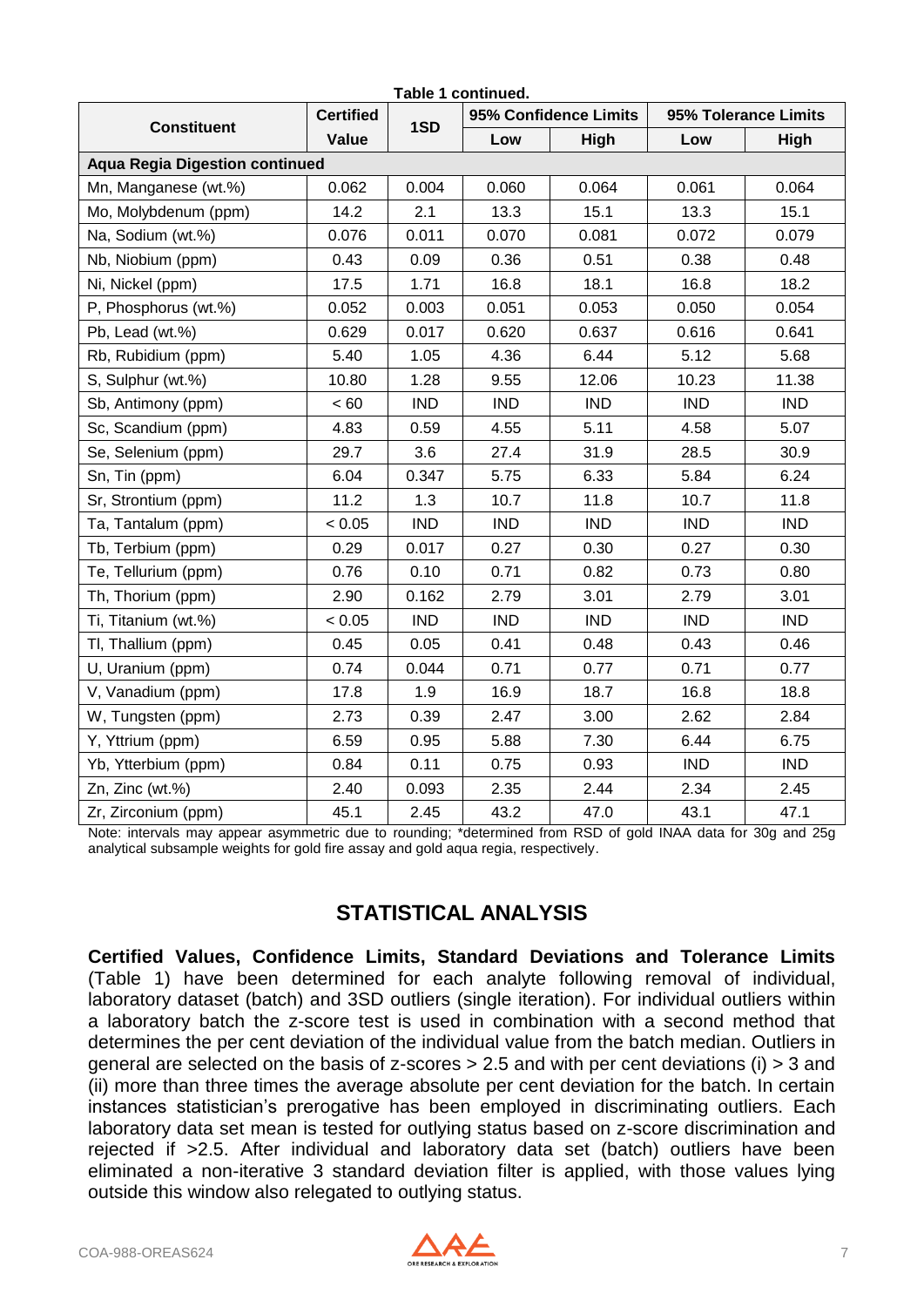**Certified Values** are the means of accepted laboratory means after outlier filtering. The INAA data is omitted from determination of the certified value for Au and is used solely for the calculation of Tolerance Limits and homogeneity evaluation of OREAS 624. Indicative (uncertified) values (Table 2) are provided where i) the number of laboratories reporting a particular analyte is insufficient (< 5) to support certification; ii) inter-laboratory consensus is poor; or iii) a significant proportion of results are outlying.

| <b>Constituent</b>          | <b>Unit</b> | <b>Value</b> | <b>Constituent</b> | Unit | Value | <b>Constituent</b> | <b>Unit</b> | Value  |
|-----------------------------|-------------|--------------|--------------------|------|-------|--------------------|-------------|--------|
| <b>Fire Assay</b>           |             |              |                    |      |       |                    |             |        |
| Pd                          | ppb         | < 5          | Pt                 | ppb  | < 5   |                    |             |        |
| <b>Infrared Combustion</b>  |             |              |                    |      |       |                    |             |        |
| C                           | wt.%        | 0.491        |                    |      |       |                    |             |        |
| <b>Peroxide Fusion ICP</b>  |             |              |                    |      |       |                    |             |        |
| B                           | ppm         | < 50         | Ge                 | ppm  | 2.40  | Sm                 | ppm         | 3.82   |
| Be                          | ppm         | < 5          | Hf                 | ppm  | 3.18  | Ta                 | ppm         | 0.55   |
| Dy                          | ppm         | 3.01         | Ho                 | ppm  | 0.62  | Tb                 | ppm         | 0.51   |
| Er                          | ppm         | 1.83         | Lu                 | ppm  | 0.29  | Te                 | ppm         | 1.22   |
| Eu                          | ppm         | 1.48         | Re                 | ppm  | < 0.1 | Tm                 | ppm         | 0.27   |
| Gd                          | ppm         | 3.75         | Se                 | ppm  | 35.7  | Zr                 | ppm         | 116    |
| <b>4-Acid Digestion</b>     |             |              |                    |      |       |                    |             |        |
| B                           | ppm         | < 1          | Gd                 | ppm  | 3.14  | Pr                 | ppm         | 3.69   |
| Ba                          | ppm         | 901          | Ge                 | ppm  | 0.58  | Re                 | ppm         | < 0.05 |
| Dy                          | ppm         | 2.61         | Hg                 | ppm  | 0.32  | Sm                 | ppm         | 3.44   |
| Er                          | ppm         | 1.65         | Ho                 | ppm  | 0.53  | Tm                 | ppm         | 0.25   |
| Eu                          | ppm         | 1.37         | Nd                 | ppm  | 14.8  |                    |             |        |
| 3-Acid Digestion (no HF)    |             |              |                    |      |       |                    |             |        |
| Bi                          | ppm         | 11.7         | Co                 | ppm  | 265   | Ni                 | ppm         | 18.3   |
| <b>Aqua Regia Digestion</b> |             |              |                    |      |       |                    |             |        |
| Ba                          | ppm         | 374          | Ge                 | ppm  | 0.26  | Pt                 | ppb         | < 5    |
| Dy                          | ppm         | 1.54         | Ho                 | ppm  | 0.31  | Re                 | ppm         | < 0.05 |
| Er                          | ppm         | 0.89         | Nd                 | ppm  | 11.0  | Sm                 | ppm         | 2.52   |
| Eu                          | ppm         | 0.94         | Pd                 | ppb  | < 10  | Tm                 | ppm         | 0.15   |
| Gd                          | ppm         | 2.10         | Pr                 | ppm  | 2.86  |                    |             |        |

| Table 2. Indicative Values for OREAS 624. |  |  |
|-------------------------------------------|--|--|
|                                           |  |  |

**95% Confidence Limits** are inversely proportional to the number of participating laboratories and inter-laboratory agreement. It is a measure of the reliability of the certified value. A 95% confidence interval indicates a 95% probability that the true value of the analyte under consideration lies between the upper and lower limits. *95% Confidence Limits should not be used as control limits for laboratory performance.*

**Standard Deviation** values (1SDs) are reported in Table 1 and provide an indication of a level of performance that might reasonably be expected from a laboratory being monitored by this CRM in a QA/QC program. The SD values include all sources of measurement uncertainty: between-lab variance, within-run variance (precision errors) and CRM variability. For an effective CRM the contribution of the latter should be negligible in comparison to measurement errors. OREAS reference materials have a level of homogeneity such that the observed variance from repeated analysis has its origin almost exclusively in the analytical process rather than the reference material itself.

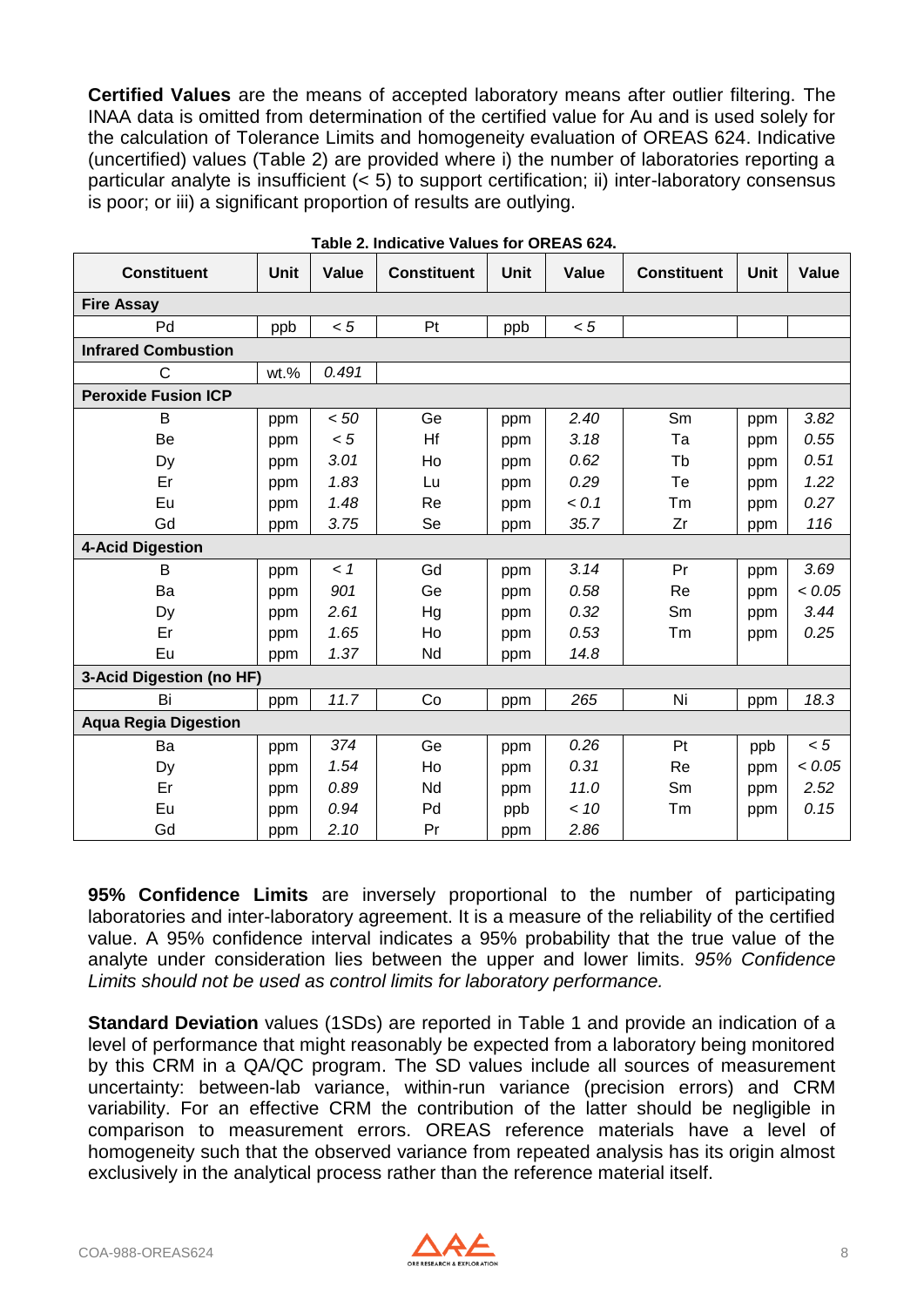The SD for each analyte's certified value is calculated from the same filtered data set used to determine the certified value, i.e. after removal of any individual, lab dataset (batch) and 3SD outliers (single iteration). These outliers can only be removed after the absolute homogeneity of the CRM has been independently established, i.e. the outliers must be confidently deemed to be analytical rather than arising from inhomogeneity of the CRM. **The standard deviation is then calculated for each analyte from the pooled accepted analyses generated from the certification program.**

In the application of SD's in monitoring performance it is important to note that not all laboratories function at the same level of proficiency and that different methods in use at a particular laboratory have differing levels of precision. Each laboratory has its own inherent SD (for a specific concentration level and analyte-method pair) based on the analytical process and this SD is not directly related to the round robin program.

The majority of data generated in the round robin program was produced by a selection of world class laboratories. The SD's thus generated are more constrained than those that would be produced across a randomly selected group of laboratories. To produce more generally achievable SD's the 'pooled' SD's provided in this report include inter-lab bias. This 'one size fits all' approach may require revision at the discretion of the QC manager concerned following careful scrutiny of QC control charts.

Table 3 shows **Performance Gates** calculated for two and three standard deviations. As a guide these intervals may be regarded as warning or rejection for multiple 2SD outliers, or rejection for individual 3SD outliers in QC monitoring, although their precise application should be at the discretion of the QC manager concerned. A second method utilises a 5% window calculated directly from the certified value. Standard deviation is also shown in relative per cent for one, two and three relative standard deviations (1RSD, 2RSD and 3RSD) to facilitate an appreciation of the magnitude of these numbers and a comparison with the 5% window. Caution should be exercised when concentration levels approach lower limits of detection of the analytical methods employed as performance gates calculated from standard deviations tend to be excessively wide whereas those determined by the 5% method are too narrow.

| Constituent                | Certified |       |            |             | <b>Absolute Standard Deviations</b> |             |       | <b>Relative Standard Deviations</b> |        | 5% window |       |
|----------------------------|-----------|-------|------------|-------------|-------------------------------------|-------------|-------|-------------------------------------|--------|-----------|-------|
|                            | Value     | 1SD   | 2SD<br>Low | 2SD<br>High | 3SD<br>Low                          | 3SD<br>High | 1RSD  | 2RSD                                | 3RSD   | Low       | High  |
| <b>Fire Assay</b>          |           |       |            |             |                                     |             |       |                                     |        |           |       |
| Au, ppm                    | 1.16      | 0.053 | 1.06       | 1.27        | 1.01                                | 1.32        | 4.52% | 9.05%                               | 13.57% | 1.11      | 1.22  |
| <b>Infrared Combustion</b> |           |       |            |             |                                     |             |       |                                     |        |           |       |
| S, wt.%                    | 13.29     | 0.286 | 12.72      | 13.86       | 12.43                               | 14.15       | 2.15% | 4.31%                               | 6.46%  | 12.63     | 13.96 |
| <b>Peroxide Fusion ICP</b> |           |       |            |             |                                     |             |       |                                     |        |           |       |
| Ag, ppm                    | 46.1      | 4.29  | 37.5       | 54.7        | 33.3                                | 59.0        | 9.29% | 18.59%                              | 27.88% | 43.8      | 48.4  |
| AI, wt.%                   | 4.32      | 0.152 | 4.02       | 4.63        | 3.87                                | 4.78        | 3.51% | 7.01%                               | 10.52% | 4.11      | 4.54  |
| As, ppm                    | 115       | 9     | 96         | 133         | 87                                  | 142         | 8.12% | 16.25%                              | 24.37% | 109       | 120   |
| Ba, ppm                    | 1070      | 49    | 972        | 1168        | 923                                 | 1217        | 4.57% | 9.13%                               | 13.70% | 1017      | 1124  |
| Bi, ppm                    | 21.3      | 1.36  | 18.6       | 24.0        | 17.2                                | 25.4        | 6.40% | 12.80%                              | 19.20% | 20.2      | 22.4  |
| Ca, wt.                    | 1.49      | 0.071 | 1.35       | 1.63        | 1.28                                | 1.70        | 4.75% | 9.50%                               | 14.25% | 1.41      | 1.56  |

**Table 3. Performance Gates for OREAS 624.**

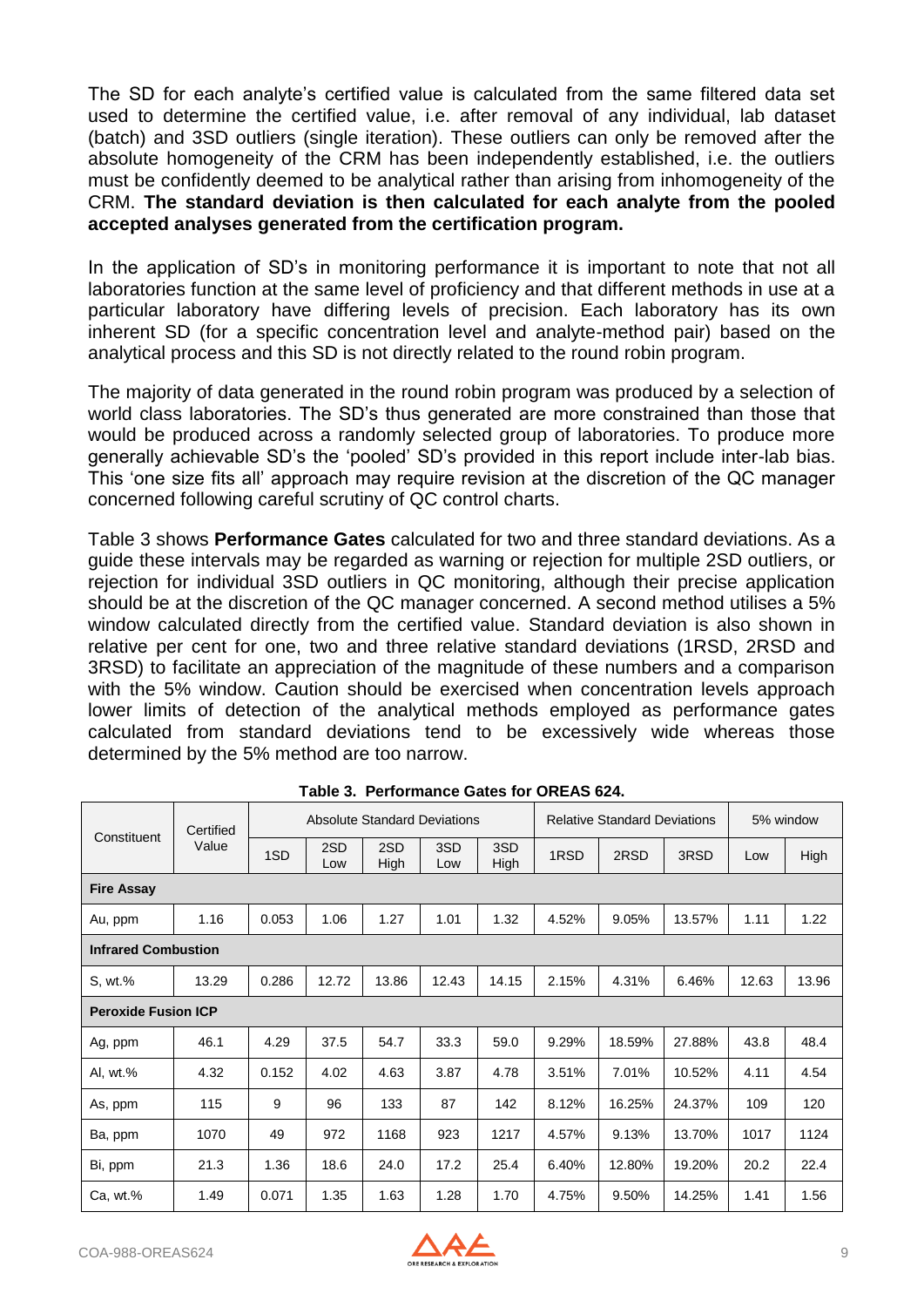|                                      | Certified |                |            |             | <b>Absolute Standard Deviations</b> |             |            | <b>Relative Standard Deviations</b> |            | 5% window  |            |
|--------------------------------------|-----------|----------------|------------|-------------|-------------------------------------|-------------|------------|-------------------------------------|------------|------------|------------|
| Constituent                          | Value     | 1SD            | 2SD<br>Low | 2SD<br>High | 3SD<br>Low                          | 3SD<br>High | 1RSD       | 2RSD                                | 3RSD       | Low        | High       |
| <b>Peroxide Fusion ICP continued</b> |           |                |            |             |                                     |             |            |                                     |            |            |            |
| Cd, ppm                              | 133       | 9              | 114        | 151         | 105                                 | 160         | 6.93%      | 13.86%                              | 20.79%     | 126        | 139        |
| Ce, ppm                              | 32.9      | 1.70           | 29.5       | 36.3        | 27.8                                | 38.0        | 5.16%      | 10.32%                              | 15.49%     | 31.3       | 34.6       |
| Co, ppm                              | 273       | 10             | 252        | 294         | 242                                 | 304         | 3.81%      | 7.61%                               | 11.42%     | 259        | 287        |
| Cr, ppm                              | < 50      | <b>IND</b>     | <b>IND</b> | <b>IND</b>  | <b>IND</b>                          | <b>IND</b>  | <b>IND</b> | <b>IND</b>                          | <b>IND</b> | <b>IND</b> | <b>IND</b> |
| Cs, ppm                              | 1.32      | 0.18           | 0.96       | 1.68        | 0.77                                | 1.87        | 13.81%     | 27.62%                              | 41.44%     | 1.25       | 1.39       |
| Cu, wt.%                             | 3.08      | 0.154          | 2.77       | 3.39        | 2.62                                | 3.54        | 4.99%      | 9.99%                               | 14.98%     | 2.93       | 3.23       |
| Fe, wt.%                             | 16.31     | 0.550          | 15.21      | 17.41       | 14.66                               | 17.96       | 3.37%      | 6.74%                               | 10.12%     | 15.50      | 17.13      |
| Ga, ppm                              | 22.1      | 1.44           | 19.2       | 25.0        | 17.8                                | 26.4        | 6.50%      | 13.01%                              | 19.51%     | 21.0       | 23.2       |
| In, ppm                              | 4.14      | 0.42           | 3.31       | 4.98        | 2.89                                | 5.39        | 10.04%     | 20.09%                              | 30.13%     | 3.94       | 4.35       |
| K, wt.%                              | 0.991     | 0.090          | 0.811      | 1.171       | 0.720                               | 1.262       | 9.10%      | 18.20%                              | 27.30%     | 0.941      | 1.041      |
| La, ppm                              | 17.3      | 2.0            | 13.4       | 21.2        | 11.4                                | 23.2        | 11.30%     | 22.60%                              | 33.90%     | 16.5       | 18.2       |
| Li, ppm                              | 10.3      | 0.73           | 8.8        | 11.7        | 8.1                                 | 12.5        | 7.08%      | 14.16%                              | 21.24%     | 9.8        | 10.8       |
| Mg, wt.%                             | 1.31      | 0.064          | 1.18       | 1.44        | 1.12                                | 1.50        | 4.86%      | 9.71%                               | 14.57%     | 1.25       | 1.38       |
| Mn, wt.%                             | 0.066     | 0.005          | 0.056      | 0.076       | 0.052                               | 0.080       | 7.26%      | 14.52%                              | 21.78%     | 0.063      | 0.069      |
| Mo, ppm                              | 17.8      | 2.0            | 13.8       | 21.9        | 11.8                                | 23.9        | 11.35%     | 22.71%                              | 34.06%     | 16.9       | 18.7       |
| Nb, ppm                              | 5.78      | 0.95           | 3.88       | 7.67        | 2.93                                | 8.62        | 16.41%     | 32.82%                              | 49.22%     | 5.49       | 6.06       |
| Nd, ppm                              | 16.8      | 1.30           | 14.2       | 19.4        | 12.9                                | 20.7        | 7.75%      | 15.51%                              | 23.26%     | 16.0       | 17.7       |
| Ni, ppm                              | $~<$ 20   | <b>IND</b>     | <b>IND</b> | <b>IND</b>  | <b>IND</b>                          | <b>IND</b>  | <b>IND</b> | <b>IND</b>                          | <b>IND</b> | <b>IND</b> | <b>IND</b> |
| P, wt.%                              | < 0.1     | <b>IND</b>     | <b>IND</b> | <b>IND</b>  | <b>IND</b>                          | <b>IND</b>  | <b>IND</b> | IND                                 | IND        | <b>IND</b> | <b>IND</b> |
| Pb, wt.%                             | 0.612     | 0.034          | 0.545      | 0.679       | 0.511                               | 0.713       | 5.51%      | 11.02%                              | 16.53%     | 0.581      | 0.643      |
| Pr, ppm                              | 4.27      | 0.303          | 3.67       | 4.88        | 3.36                                | 5.18        | 7.09%      | 14.18%                              | 21.28%     | 4.06       | 4.49       |
| Rb, ppm                              | 33.0      | 1.86           | 29.3       | 36.8        | 27.5                                | 38.6        | 5.62%      | 11.23%                              | 16.85%     | 31.4       | 34.7       |
| S, wt.%                              | 13.18     | 0.556          | 12.07      | 14.29       | 11.51                               | 14.85       | 4.22%      | 8.44%                               | 12.66%     | 12.52      | 13.84      |
| Sb, ppm                              | 72        | $\overline{7}$ | 57         | 86          | 49                                  | 94          | 10.29%     | 20.58%                              | 30.87%     | 68         | 75         |
| Sc, ppm                              | < 10      | IND            | <b>IND</b> | IND         | <b>IND</b>                          | <b>IND</b>  | IND        | IND                                 | IND        | IND        | IND        |
| Si, wt.%                             | 20.47     | 0.636          | 19.20      | 21.75       | 18.57                               | 22.38       | 3.11%      | 6.21%                               | 9.32%      | 19.45      | 21.50      |
| Sn, ppm                              | < 50      | <b>IND</b>     | <b>IND</b> | <b>IND</b>  | <b>IND</b>                          | <b>IND</b>  | IND        | <b>IND</b>                          | IND        | IND        | <b>IND</b> |
| Sr, ppm                              | 47.6      | 7.5            | 32.6       | 62.6        | 25.2                                | 70.0        | 15.71%     | 31.42%                              | 47.13%     | 45.2       | 50.0       |
| Th, ppm                              | 4.12      | 0.212          | 3.70       | 4.55        | 3.49                                | 4.76        | 5.15%      | 10.30%                              | 15.45%     | 3.92       | 4.33       |
| Ti, wt.%                             | 0.146     | 0.006          | 0.133      | 0.158       | 0.127                               | 0.164       | 4.24%      | 8.49%                               | 12.73%     | 0.138      | 0.153      |
| TI, ppm                              | 0.94      | 0.14           | 0.66       | 1.23        | 0.52                                | 1.37        | 15.14%     | 30.27%                              | 45.41%     | 0.90       | 0.99       |
| U, ppm                               | 1.34      | 0.115          | 1.11       | 1.57        | 0.99                                | 1.69        | 8.61%      | 17.22%                              | 25.83%     | 1.27       | 1.41       |
| V, ppm                               | 43.3      | 6.6            | 30.1       | 56.5        | 23.5                                | 63.0        | 15.23%     | 30.46%                              | 45.70%     | 41.1       | 45.4       |

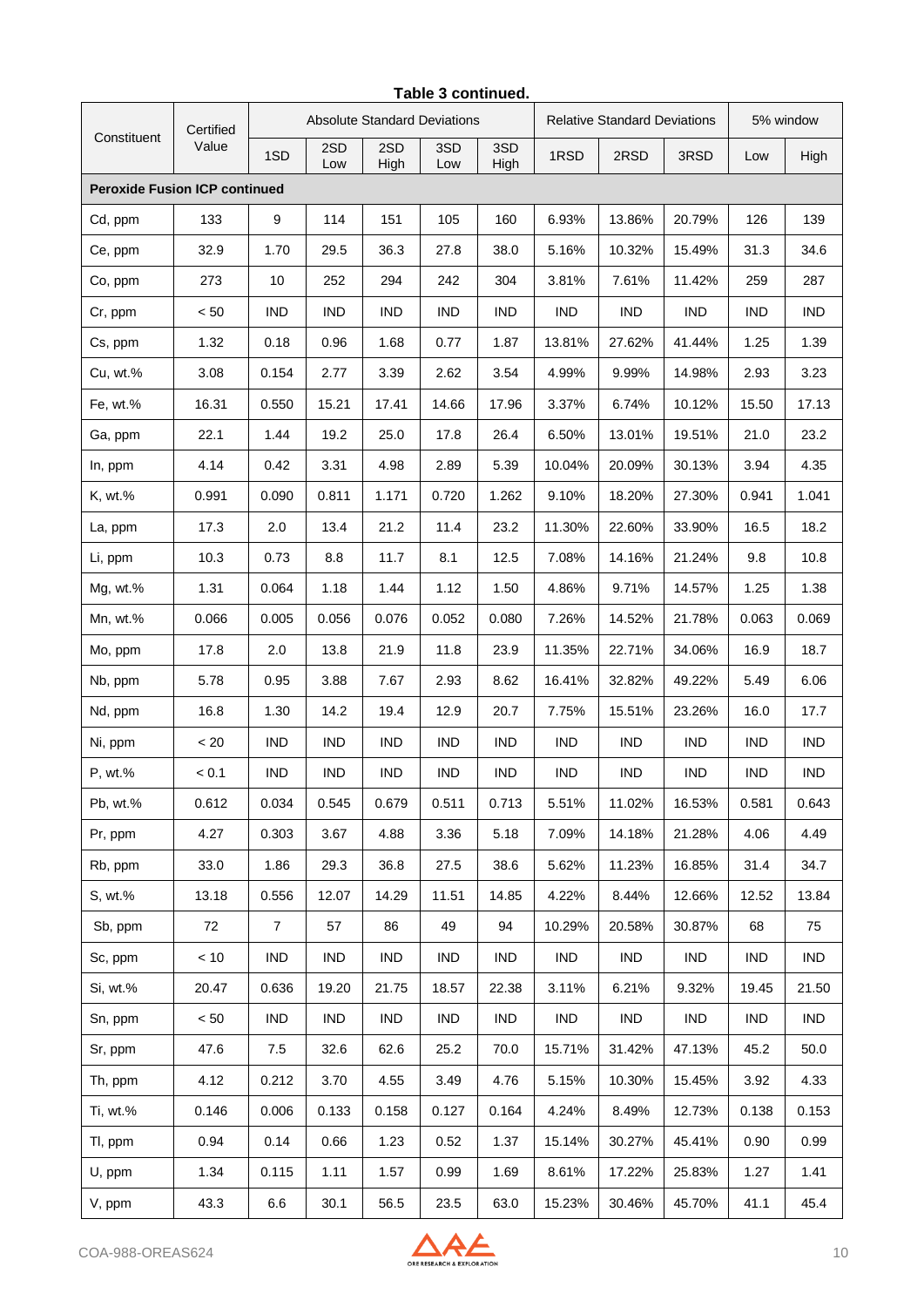|                                      | Certified |                | <b>Absolute Standard Deviations</b> |             |            |             |            | <b>Relative Standard Deviations</b> |            | 5% window  |            |
|--------------------------------------|-----------|----------------|-------------------------------------|-------------|------------|-------------|------------|-------------------------------------|------------|------------|------------|
| Constituent                          | Value     | 1SD            | 2SD<br>Low                          | 2SD<br>High | 3SD<br>Low | 3SD<br>High | 1RSD       | 2RSD                                | 3RSD       | Low        | High       |
| <b>Peroxide Fusion ICP continued</b> |           |                |                                     |             |            |             |            |                                     |            |            |            |
| W, ppm                               | 4.58      | 0.53           | 3.52                                | 5.65        | 2.98       | 6.18        | 11.64%     | 23.27%                              | 34.91%     | 4.35       | 4.81       |
| Y, ppm                               | 17.3      | 1.46           | 14.3                                | 20.2        | 12.9       | 21.7        | 8.47%      | 16.94%                              | 25.41%     | 16.4       | 18.1       |
| Yb, ppm                              | 1.94      | 0.158          | 1.62                                | 2.26        | 1.47       | 2.41        | 8.14%      | 16.28%                              | 24.42%     | 1.84       | 2.04       |
| $Zn$ , wt. $%$                       | 2.41      | 0.093          | 2.23                                | 2.60        | 2.13       | 2.69        | 3.86%      | 7.71%                               | 11.57%     | 2.29       | 2.53       |
| Sb, ppm                              | 72        | $\overline{7}$ | 57                                  | 86          | 49         | 94          | 10.29%     | 20.58%                              | 30.87%     | 68         | 75         |
| Sc, ppm                              | < 10      | <b>IND</b>     | <b>IND</b>                          | <b>IND</b>  | <b>IND</b> | <b>IND</b>  | IND        | IND                                 | IND        | IND        | IND        |
| Si, wt.%                             | 20.47     | 0.636          | 19.20                               | 21.75       | 18.57      | 22.38       | 3.11%      | 6.21%                               | 9.32%      | 19.45      | 21.50      |
| Sn, ppm                              | < 50      | <b>IND</b>     | <b>IND</b>                          | <b>IND</b>  | <b>IND</b> | <b>IND</b>  | <b>IND</b> | <b>IND</b>                          | <b>IND</b> | <b>IND</b> | <b>IND</b> |
| Sr, ppm                              | 47.6      | 7.5            | 32.6                                | 62.6        | 25.2       | 70.0        | 15.71%     | 31.42%                              | 47.13%     | 45.2       | 50.0       |
| Th, ppm                              | 4.12      | 0.212          | 3.70                                | 4.55        | 3.49       | 4.76        | 5.15%      | 10.30%                              | 15.45%     | 3.92       | 4.33       |
| Ti, wt.%                             | 0.146     | 0.006          | 0.133                               | 0.158       | 0.127      | 0.164       | 4.24%      | 8.49%                               | 12.73%     | 0.138      | 0.153      |
| TI, ppm                              | 0.94      | 0.14           | 0.66                                | 1.23        | 0.52       | 1.37        | 15.14%     | 30.27%                              | 45.41%     | 0.90       | 0.99       |
| 4-Acid Digestion                     |           |                |                                     |             |            |             |            |                                     |            |            |            |
| Ag, ppm                              | 45.3      | 1.26           | 42.7                                | 47.8        | 41.5       | 49.0        | 2.78%      | 5.55%                               | 8.33%      | 43.0       | 47.5       |
| Al, wt.%                             | 4.20      | 0.227          | 3.75                                | 4.65        | 3.52       | 4.88        | 5.39%      | 10.79%                              | 16.18%     | 3.99       | 4.41       |
| As, ppm                              | 109       | 9              | 91                                  | 126         | 82         | 135         | 8.08%      | 16.16%                              | 24.24%     | 103        | 114        |
| Be, ppm                              | 0.76      | 0.071          | 0.62                                | 0.91        | 0.55       | 0.98        | 9.33%      | 18.66%                              | 27.99%     | 0.72       | 0.80       |
| Bi, ppm                              | 22.3      | 3.5            | 15.3                                | 29.3        | 11.8       | 32.8        | 15.70%     | 31.40%                              | 47.10%     | 21.2       | 23.4       |
| Ca, wt.%                             | 1.49      | 0.078          | 1.33                                | 1.65        | 1.25       | 1.72        | 5.26%      | 10.51%                              | 15.77%     | 1.41       | 1.56       |
| Cd, ppm                              | 132       | $\overline{7}$ | 118                                 | 147         | 111        | 154         | 5.47%      | 10.94%                              | 16.40%     | 126        | 139        |
| Ce, ppm                              | 29.0      | 2.69           | 23.6                                | 34.3        | 20.9       | 37.0        | 9.28%      | 18.56%                              | 27.84%     | 27.5       | 30.4       |
| Co, ppm                              | 269       | 11             | 247                                 | 292         | 236        | 303         | 4.18%      | 8.36%                               | 12.54%     | 256        | 283        |
| Cr, ppm                              | 29.0      | 2.67           | 23.7                                | 34.3        | 21.0       | 37.0        | 9.20%      | 18.40%                              | 27.60%     | 27.5       | 30.4       |
| Cs, ppm                              | 1.20      | 0.058          | 1.08                                | 1.31        | 1.02       | 1.37        | 4.84%      | 9.68%                               | 14.52%     | 1.14       | 1.26       |
| Cu, wt.%                             | 3.10      | 0.079          | 2.94                                | 3.26        | 2.86       | 3.34        | 2.54%      | 5.08%                               | 7.61%      | 2.95       | 3.26       |
| Fe, wt.%                             | 16.21     | 1.094          | 14.02                               | 18.40       | 12.93      | 19.50       | 6.75%      | 13.50%                              | 20.25%     | 15.40      | 17.02      |
| Ga, ppm                              | 21.0      | 2.04           | 17.0                                | 25.1        | 14.9       | 27.1        | 9.67%      | 19.34%                              | 29.01%     | 20.0       | 22.1       |
| Hf, ppm                              | 2.85      | 0.278          | 2.29                                | 3.40        | 2.01       | 3.68        | 9.75%      | 19.51%                              | 29.26%     | 2.71       | 2.99       |
| In, ppm                              | 4.05      | 0.137          | 3.77                                | 4.32        | 3.64       | 4.46        | 3.39%      | 6.79%                               | 10.18%     | 3.85       | 4.25       |
| K, wt.%                              | 0.926     | 0.062          | 0.802                               | 1.050       | 0.740      | 1.112       | 6.68%      | 13.37%                              | 20.05%     | 0.880      | 0.972      |
| La, ppm                              | 13.5      | 2.4            | 8.8                                 | 18.2        | 6.4        | 20.6        | 17.47%     | 34.94%                              | 52.41%     | 12.8       | 14.2       |
| Li, ppm                              | 10.3      | 1.2            | 8.0                                 | 12.6        | 6.8        | 13.7        | 11.20%     | 22.39%                              | 33.59%     | 9.8        | 10.8       |
| Lu, ppm                              | 0.27      | 0.023          | 0.23                                | 0.32        | 0.21       | 0.34        | 8.36%      | 16.71%                              | 25.07%     | 0.26       | 0.29       |

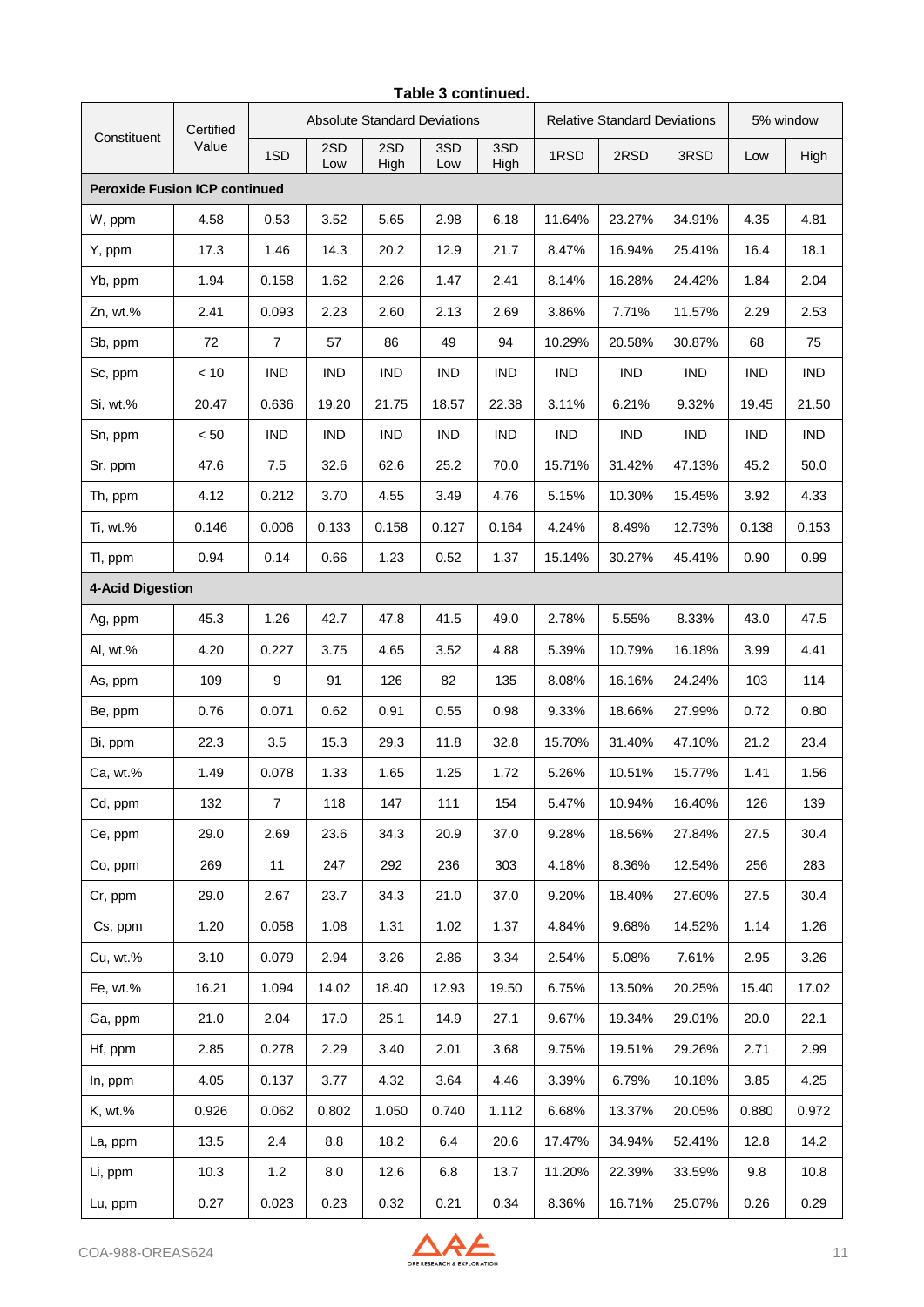|                            | Certified |                         |            |             | <b>Absolute Standard Deviations</b> |             |            | <b>Relative Standard Deviations</b> |            | 5% window  |            |
|----------------------------|-----------|-------------------------|------------|-------------|-------------------------------------|-------------|------------|-------------------------------------|------------|------------|------------|
| Constituent                | Value     | 1SD                     | 2SD<br>Low | 2SD<br>High | 3SD<br>Low                          | 3SD<br>High | 1RSD       | 2RSD                                | 3RSD       | Low        | High       |
| 4-Acid Digestion continued |           |                         |            |             |                                     |             |            |                                     |            |            |            |
| Mg, wt.%                   | 1.26      | 0.078                   | 1.11       | 1.42        | 1.03                                | 1.50        | 6.19%      | 12.39%                              | 18.58%     | 1.20       | 1.32       |
| Mn, wt.%                   | 0.066     | 0.004                   | 0.058      | 0.073       | 0.054                               | 0.077       | 6.04%      | 12.09%                              | 18.13%     | 0.062      | 0.069      |
| Mo, ppm                    | 16.3      | 2.6                     | 11.1       | 21.4        | 8.5                                 | 24.0        | 15.84%     | 31.67%                              | 47.51%     | 15.4       | 17.1       |
| Na, wt.%                   | 0.475     | 0.038                   | 0.398      | 0.551       | 0.360                               | 0.590       | 8.08%      | 16.15%                              | 24.23%     | 0.451      | 0.498      |
| Nb, ppm                    | 4.34      | 0.46                    | 3.42       | 5.25        | 2.97                                | 5.71        | 10.53%     | 21.06%                              | 31.59%     | 4.12       | 4.55       |
| Ni, ppm                    | 17.5      | 3.3                     | 10.9       | 24.1        | 7.6                                 | 27.4        | 18.84%     | 37.69%                              | 56.53%     | 16.7       | 18.4       |
| P, wt.%                    | 0.055     | 0.006                   | 0.044      | 0.066       | 0.038                               | 0.071       | 10.22%     | 20.43%                              | 30.65%     | 0.052      | 0.057      |
| Pb, wt.%                   | 0.624     | 0.019                   | 0.585      | 0.662       | 0.566                               | 0.681       | 3.08%      | 6.17%                               | 9.25%      | 0.593      | 0.655      |
| Rb, ppm                    | 32.3      | 1.70                    | 28.9       | 35.7        | 27.2                                | 37.4        | 5.26%      | 10.52%                              | 15.77%     | 30.7       | 34.0       |
| S, wt.%                    | 13.09     | 0.638                   | 11.81      | 14.36       | 11.17                               | 15.00       | 4.88%      | 9.75%                               | 14.63%     | 12.43      | 13.74      |
| Sb, ppm                    | 67        | $\overline{7}$          | 52         | 82          | 45                                  | 89          | 10.91%     | 21.82%                              | 32.73%     | 64         | 70         |
| Sc, ppm                    | 8.48      | 1.39                    | 5.71       | 11.25       | 4.33                                | 12.64       | 16.33%     | 32.66%                              | 48.98%     | 8.06       | 8.91       |
| Se, ppm                    | 30.1      | 3.6                     | 22.9       | 37.4        | 19.3                                | 41.0        | 12.02%     | 24.04%                              | 36.06%     | 28.6       | 31.7       |
| Sn, ppm                    | 7.95      | 0.552                   | 6.85       | 9.06        | 6.30                                | 9.61        | 6.94%      | 13.88%                              | 20.82%     | 7.56       | 8.35       |
| Sr, ppm                    | 37.7      | 3.76                    | 30.2       | 45.2        | 26.4                                | 48.9        | 9.97%      | 19.94%                              | 29.91%     | 35.8       | 39.6       |
| Ta, ppm                    | 0.50      | <b>IND</b>              | <b>IND</b> | <b>IND</b>  | <b>IND</b>                          | <b>IND</b>  | <b>IND</b> | <b>IND</b>                          | <b>IND</b> | <b>IND</b> | <b>IND</b> |
| Tb, ppm                    | 0.39      | 0.06                    | 0.27       | 0.50        | 0.21                                | 0.56        | 15.51%     | 31.02%                              | 46.52%     | 0.37       | 0.40       |
| Te, ppm                    | 0.75      | 0.10                    | 0.55       | 0.95        | 0.45                                | 1.05        | 13.30%     | 26.59%                              | 39.89%     | 0.71       | 0.79       |
| Th, ppm                    | 3.61      | 0.38                    | 2.84       | 4.38        | 2.45                                | 4.76        | 10.66%     | 21.31%                              | 31.97%     | 3.43       | 3.79       |
| Ti, wt.%                   | 0.118     | 0.017                   | 0.083      | 0.153       | 0.066                               | 0.170       | 14.75%     | 29.50%                              | 44.25%     | 0.112      | 0.124      |
| TI, ppm                    | 1.01      | 0.11                    | 0.78       | 1.23        | 0.66                                | 1.35        | 11.30%     | 22.60%                              | 33.90%     | 0.96       | 1.06       |
| U, ppm                     | 1.31      | 0.047                   | 1.21       | 1.40        | 1.17                                | 1.45        | 3.60%      | 7.19%                               | 10.79%     | 1.24       | 1.37       |
| V, ppm                     | 30.4      | 3.5                     | 23.4       | 37.5        | 19.8                                | 41.0        | 11.59%     | 23.18%                              | 34.77%     | 28.9       | 31.9       |
| W, ppm                     | 4.37      | 0.356                   | 3.66       | 5.08        | 3.30                                | 5.44        | 8.16%      | 16.31%                              | 24.47%     | 4.15       | 4.59       |
| Y, ppm                     | 11.6      | 0.91                    | 9.7        | 13.4        | 8.8                                 | 14.3        | 7.88%      | 15.76%                              | 23.64%     | 11.0       | 12.1       |
| Yb, ppm                    | 1.59      | 0.076                   | 1.44       | 1.74        | 1.36                                | 1.82        | 4.81%      | 9.62%                               | 14.43%     | 1.51       | 1.67       |
| Zn, wt.%                   | 2.40      | 0.078                   | 2.25       | 2.56        | 2.17                                | 2.64        | 3.26%      | 6.52%                               | 9.78%      | 2.28       | 2.52       |
| Zr, ppm                    | 107       | $\overline{\mathbf{4}}$ | 98         | 116         | 94                                  | 120         | 4.07%      | 8.14%                               | 12.21%     | 102        | 112        |
| 3-Acid Digestion (no HF)   |           |                         |            |             |                                     |             |            |                                     |            |            |            |
| Ag, ppm                    | 45.4      | 1.27                    | 42.9       | 48.0        | 41.6                                | 49.2        | 2.79%      | 5.59%                               | 8.38%      | 43.2       | 47.7       |
| As, ppm                    | 111       | 9                       | 92         | 129         | 83                                  | 139         | 8.45%      | 16.90%                              | 25.35%     | 105        | 116        |
| Cu, wt.%                   | 3.10      | 0.089                   | 2.92       | 3.28        | 2.83                                | 3.37        | 2.88%      | 5.76%                               | 8.65%      | 2.95       | 3.26       |
| Fe, wt.%                   | 16.30     | 0.280                   | 15.74      | 16.86       | 15.46                               | 17.14       | 1.72%      | 3.43%                               | 5.15%      | 15.49      | 17.12      |

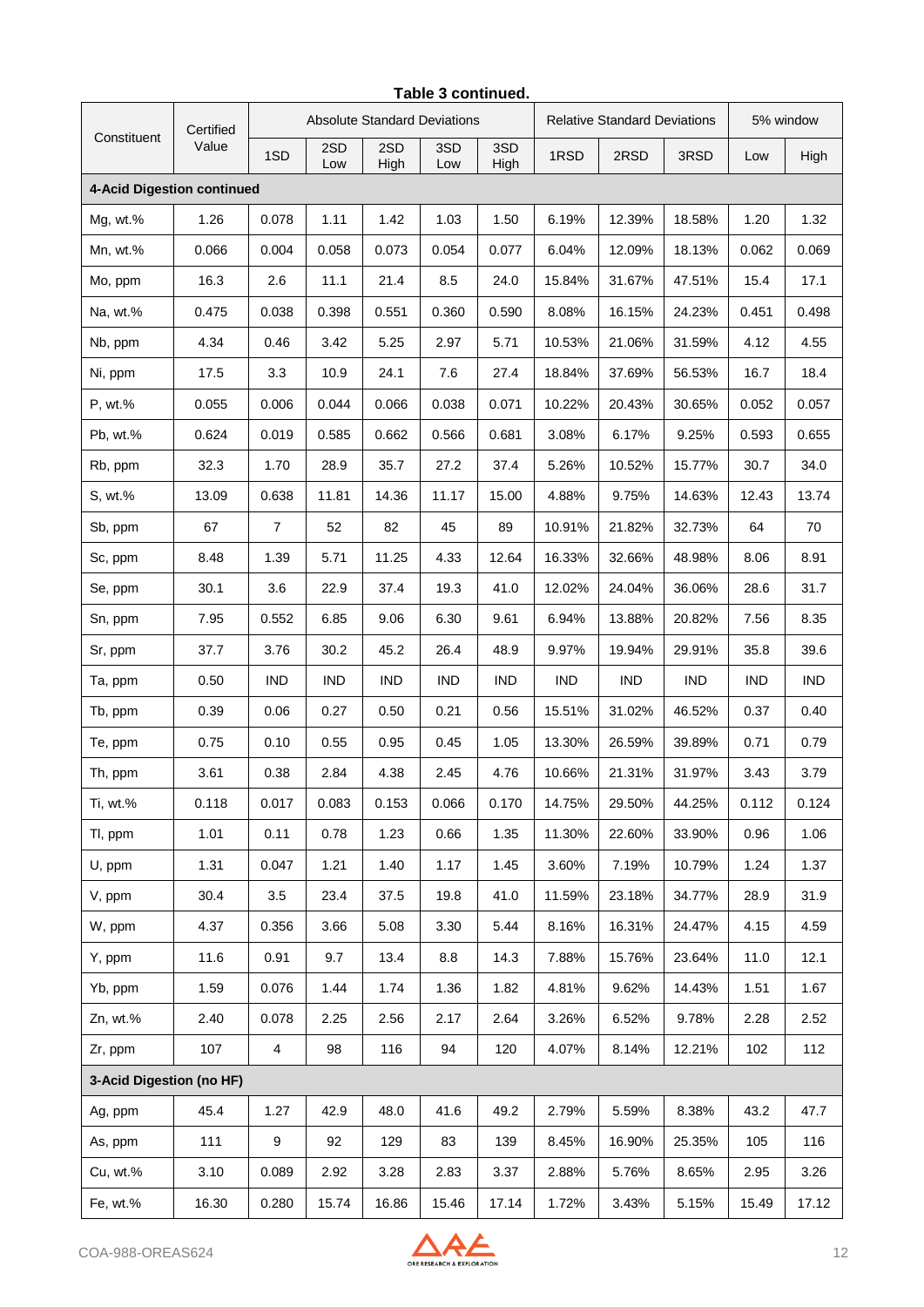|                                    | Certified |            |            |             | <b>Absolute Standard Deviations</b> |             | <b>Relative Standard Deviations</b> |            |            | 5% window  |            |
|------------------------------------|-----------|------------|------------|-------------|-------------------------------------|-------------|-------------------------------------|------------|------------|------------|------------|
| Constituent                        | Value     | 1SD        | 2SD<br>Low | 2SD<br>High | 3SD<br>Low                          | 3SD<br>High | 1RSD                                | 2RSD       | 3RSD       | Low        | High       |
| 3-Acid Digestion (no HF) continued |           |            |            |             |                                     |             |                                     |            |            |            |            |
| Mo, ppm                            | 15.2      | 2.4        | 10.5       | 20.0        | 8.1                                 | 22.4        | 15.68%                              | 31.36%     | 47.04%     | 14.5       | 16.0       |
| Pb, wt.%                           | 0.624     | 0.019      | 0.587      | 0.661       | 0.568                               | 0.680       | 2.99%                               | 5.98%      | 8.97%      | 0.593      | 0.655      |
| Zn, wt.%                           | 2.37      | 0.086      | 2.20       | 2.55        | 2.12                                | 2.63        | 3.64%                               | 7.28%      | 10.91%     | 2.26       | 2.49       |
| <b>Aqua Regia Digestion</b>        |           |            |            |             |                                     |             |                                     |            |            |            |            |
| Ag, ppm                            | 45.0      | 1.68       | 41.6       | 48.3        | 39.9                                | 50.0        | 3.73%                               | 7.46%      | 11.19%     | 42.7       | 47.2       |
| Al, wt.%                           | 2.06      | 0.102      | 1.86       | 2.26        | 1.75                                | 2.36        | 4.94%                               | 9.88%      | 14.82%     | 1.96       | 2.16       |
| As, ppm                            | 108       | $10$       | 89         | 128         | 79                                  | 138         | 9.04%                               | 18.09%     | 27.13%     | 103        | 114        |
| Au, ppm                            | 1.12      | 0.042      | 1.04       | 1.20        | 1.00                                | 1.25        | 3.73%                               | 7.46%      | 11.18%     | 1.06       | 1.18       |
| B, ppm                             | < 10      | <b>IND</b> | <b>IND</b> | <b>IND</b>  | <b>IND</b>                          | <b>IND</b>  | IND                                 | <b>IND</b> | <b>IND</b> | <b>IND</b> | <b>IND</b> |
| Be, ppm                            | < 1       | <b>IND</b> | <b>IND</b> | <b>IND</b>  | <b>IND</b>                          | <b>IND</b>  | <b>IND</b>                          | <b>IND</b> | <b>IND</b> | <b>IND</b> | <b>IND</b> |
| Bi, ppm                            | 20.5      | 3.6        | 13.2       | 27.8        | 9.6                                 | 31.4        | 17.78%                              | 35.55%     | 53.33%     | 19.5       | 21.5       |
| Ca, wt.%                           | 1.31      | 0.059      | 1.19       | 1.43        | 1.13                                | 1.49        | 4.52%                               | 9.03%      | 13.55%     | 1.25       | 1.38       |
| Cd, ppm                            | 125       | 12         | 100        | 150         | 88                                  | 162         | 9.87%                               | 19.75%     | 29.62%     | 119        | 131        |
| Ce, ppm                            | 24.0      | 4.1        | 15.8       | 32.3        | 11.7                                | 36.4        | 17.11%                              | 34.22%     | 51.32%     | 22.8       | 25.2       |
| Co, ppm                            | 265       | 13         | 240        | 291         | 227                                 | 303         | 4.80%                               | 9.60%      | 14.40%     | 252        | 278        |
| Cr, ppm                            | 19.8      | 2.6        | 14.5       | 25.0        | 11.9                                | 27.6        | 13.24%                              | 26.47%     | 39.71%     | 18.8       | 20.8       |
| Cs, ppm                            | 0.43      | 0.07       | 0.29       | 0.57        | 0.22                                | 0.64        | 16.18%                              | 32.35%     | 48.53%     | 0.41       | 0.45       |
| Cu, wt.%                           | 3.09      | 0.090      | 2.91       | 3.27        | 2.82                                | 3.36        | 2.92%                               | 5.83%      | 8.75%      | 2.93       | 3.24       |
| Fe, wt.%                           | 16.14     | 0.652      | 14.83      | 17.44       | 14.18                               | 18.09       | 4.04%                               | 8.09%      | 12.13%     | 15.33      | 16.94      |
| Ga, ppm                            | 14.0      | 1.38       | 11.2       | 16.7        | 9.8                                 | 18.1        | 9.88%                               | 19.77%     | 29.65%     | 13.3       | 14.7       |
| Hf, ppm                            | 1.14      | 0.15       | 0.84       | 1.43        | 0.70                                | 1.58        | 12.92%                              | 25.85%     | 38.77%     | 1.08       | 1.20       |
| Hg, ppm                            | 1.89      | 0.28       | 1.33       | 2.45        | 1.05                                | 2.73        | 14.82%                              | 29.64%     | 44.46%     | 1.79       | 1.98       |
| In, ppm                            | 3.62      | 0.257      | 3.11       | 4.14        | 2.85                                | 4.39        | 7.10%                               | 14.20%     | 21.31%     | 3.44       | 3.80       |
| K, wt.%                            | 0.148     | 0.022      | 0.104      | 0.192       | 0.082                               | 0.214       | 14.91%                              | 29.81%     | 44.72%     | 0.140      | 0.155      |
| La, ppm                            | 11.2      | 1.8        | 7.5        | 14.9        | 5.6                                 | 16.7        | 16.50%                              | 33.00%     | 49.49%     | 10.6       | 11.7       |
| Li, ppm                            | 7.65      | 0.651      | 6.35       | 8.95        | 5.70                                | 9.60        | 8.50%                               | 17.01%     | 25.51%     | 7.27       | 8.04       |
| Lu, ppm                            | 0.13      | 0.012      | 0.10       | 0.15        | 0.09                                | 0.16        | 9.24%                               | 18.47%     | 27.71%     | 0.12       | 0.13       |
| Mg, wt.%                           | 1.19      | 0.067      | 1.06       | 1.33        | 0.99                                | 1.39        | 5.61%                               | 11.23%     | 16.84%     | 1.13       | 1.25       |
| Mn, wt.%                           | 0.062     | 0.004      | 0.054      | 0.070       | 0.050                               | 0.075       | 6.68%                               | 13.36%     | 20.03%     | 0.059      | 0.065      |
| Mo, ppm                            | 14.2      | 2.1        | 10.0       | 18.4        | 7.9                                 | 20.5        | 14.74%                              | 29.48%     | 44.22%     | 13.5       | 14.9       |
| Na, wt.%                           | 0.076     | 0.011      | 0.053      | 0.099       | 0.041                               | 0.110       | 15.12%                              | 30.24%     | 45.37%     | 0.072      | 0.079      |
| Nb, ppm                            | 0.43      | 0.09       | 0.26       | 0.61        | 0.17                                | 0.69        | 20.22%                              | 40.44%     | 60.66%     | 0.41       | 0.45       |
| Ni, ppm                            | 17.5      | 1.71       | 14.0       | 20.9        | 12.3                                | 22.6        | 9.81%                               | 19.62%     | 29.42%     | 16.6       | 18.3       |

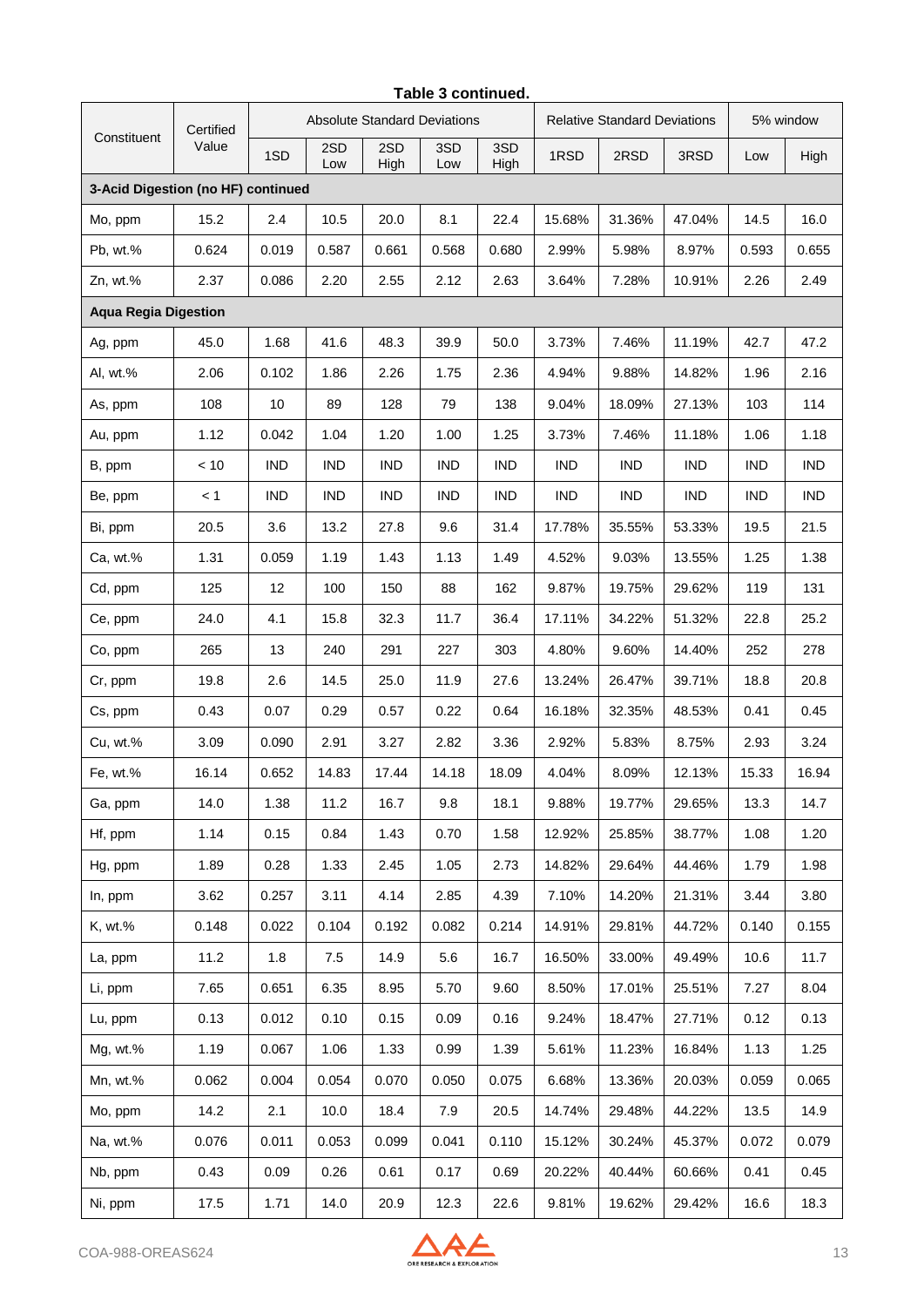| Constituent                           | Certified<br>Value | <b>Absolute Standard Deviations</b> |            |             |            |             | <b>Relative Standard Deviations</b> |            |            | 5% window  |            |
|---------------------------------------|--------------------|-------------------------------------|------------|-------------|------------|-------------|-------------------------------------|------------|------------|------------|------------|
|                                       |                    | 1SD                                 | 2SD<br>Low | 2SD<br>High | 3SD<br>Low | 3SD<br>High | 1RSD                                | 2RSD       | 3RSD       | Low        | High       |
| <b>Agua Regia Digestion continued</b> |                    |                                     |            |             |            |             |                                     |            |            |            |            |
| P, wt.%                               | 0.052              | 0.003                               | 0.047      | 0.058       | 0.044      | 0.060       | 5.11%                               | 10.22%     | 15.33%     | 0.050      | 0.055      |
| Pb, wt.%                              | 0.629              | 0.017                               | 0.594      | 0.663       | 0.577      | 0.680       | 2.74%                               | 5.48%      | 8.22%      | 0.597      | 0.660      |
| Rb, ppm                               | 5.40               | 1.05                                | 3.29       | 7.51        | 2.24       | 8.56        | 19.50%                              | 39.00%     | 58.50%     | 5.13       | 5.67       |
| S, wt.%                               | 10.80              | 1.28                                | 8.25       | 13.36       | 6.97       | 14.63       | 11.82%                              | 23.64%     | 35.46%     | 10.26      | 11.34      |
| Sb, ppm                               | < 60               | <b>IND</b>                          | <b>IND</b> | IND         | <b>IND</b> | <b>IND</b>  | <b>IND</b>                          | <b>IND</b> | <b>IND</b> | <b>IND</b> | <b>IND</b> |
| Sc, ppm                               | 4.83               | 0.59                                | 3.64       | 6.02        | 3.04       | 6.61        | 12.33%                              | 24.65%     | 36.98%     | 4.59       | 5.07       |
| Se, ppm                               | 29.7               | 3.6                                 | 22.6       | 36.8        | 19.0       | 40.3        | 11.98%                              | 23.97%     | 35.95%     | 28.2       | 31.2       |
| Sn, ppm                               | 6.04               | 0.347                               | 5.35       | 6.73        | 5.00       | 7.08        | 5.74%                               | 11.48%     | 17.21%     | 5.74       | 6.34       |
| Sr, ppm                               | 11.2               | 1.3                                 | 8.6        | 13.9        | 7.2        | 15.2        | 11.81%                              | 23.63%     | 35.44%     | 10.7       | 11.8       |
| Ta, ppm                               | < 0.05             | <b>IND</b>                          | <b>IND</b> | <b>IND</b>  | <b>IND</b> | <b>IND</b>  | <b>IND</b>                          | <b>IND</b> | <b>IND</b> | <b>IND</b> | <b>IND</b> |
| Tb, ppm                               | 0.29               | 0.017                               | 0.25       | 0.32        | 0.23       | 0.34        | 6.09%                               | 12.19%     | 18.28%     | 0.27       | 0.30       |
| Te, ppm                               | 0.76               | 0.10                                | 0.57       | 0.96        | 0.47       | 1.05        | 12.71%                              | 25.43%     | 38.14%     | 0.72       | 0.80       |
| Th, ppm                               | 2.90               | 0.162                               | 2.58       | 3.23        | 2.42       | 3.39        | 5.58%                               | 11.17%     | 16.75%     | 2.76       | 3.05       |
| Ti, wt.%                              | < 0.05             | <b>IND</b>                          | <b>IND</b> | <b>IND</b>  | <b>IND</b> | <b>IND</b>  | <b>IND</b>                          | <b>IND</b> | <b>IND</b> | <b>IND</b> | <b>IND</b> |
| TI, ppm                               | 0.45               | 0.05                                | 0.35       | 0.54        | 0.30       | 0.59        | 10.88%                              | 21.76%     | 32.63%     | 0.42       | 0.47       |
| U, ppm                                | 0.74               | 0.044                               | 0.65       | 0.83        | 0.61       | 0.87        | 5.92%                               | 11.84%     | 17.76%     | 0.70       | 0.78       |
| V, ppm                                | 17.8               | 1.9                                 | 14.0       | 21.6        | 12.1       | 23.5        | 10.63%                              | 21.25%     | 31.88%     | 16.9       | 18.7       |
| W, ppm                                | 2.73               | 0.39                                | 1.96       | 3.51        | 1.58       | 3.89        | 14.11%                              | 28.22%     | 42.33%     | 2.60       | 2.87       |
| Y, ppm                                | 6.59               | 0.95                                | 4.69       | 8.49        | 3.74       | 9.44        | 14.41%                              | 28.82%     | 43.23%     | 6.26       | 6.92       |
| Yb, ppm                               | 0.84               | 0.11                                | 0.63       | 1.05        | 0.52       | 1.15        | 12.63%                              | 25.26%     | 37.89%     | 0.79       | 0.88       |
| Zn, wt.%                              | 2.40               | 0.093                               | 2.21       | 2.58        | 2.12       | 2.68        | 3.87%                               | 7.75%      | 11.62%     | 2.28       | 2.52       |
| Zr, ppm                               | 45.1               | 2.45                                | 40.2       | 50.0        | 37.7       | 52.5        | 5.44%                               | 10.88%     | 16.33%     | 42.9       | 47.4       |

Note: intervals may appear asymmetric due to rounding

**Tolerance Limits** (ISO Guide 3207) were determined using an analysis of precision errors method and are considered a conservative estimate of true homogeneity. The meaning of tolerance limits may be illustrated for copper by 4-Acid digestion, where 99% of the time ( $1-\alpha$ =0.99) at least 95% of subsamples ( $p$ =0.95) will have concentrations lying between 3.04 and 3.16wt.%. Put more precisely, this means that if the same number of subsamples were taken and analysed in the same manner repeatedly, 99% of the tolerance intervals so constructed would cover at least 95% of the total population, and 1% of the tolerance intervals would cover less than 95% of the total population (ISO Guide 35).

For gold by fire assay and by aqua regia digestion, the tolerance limits have been determined by INAA using the reduced analytical subsample method which utilises the known relationship between standard deviation and analytical subsample weight

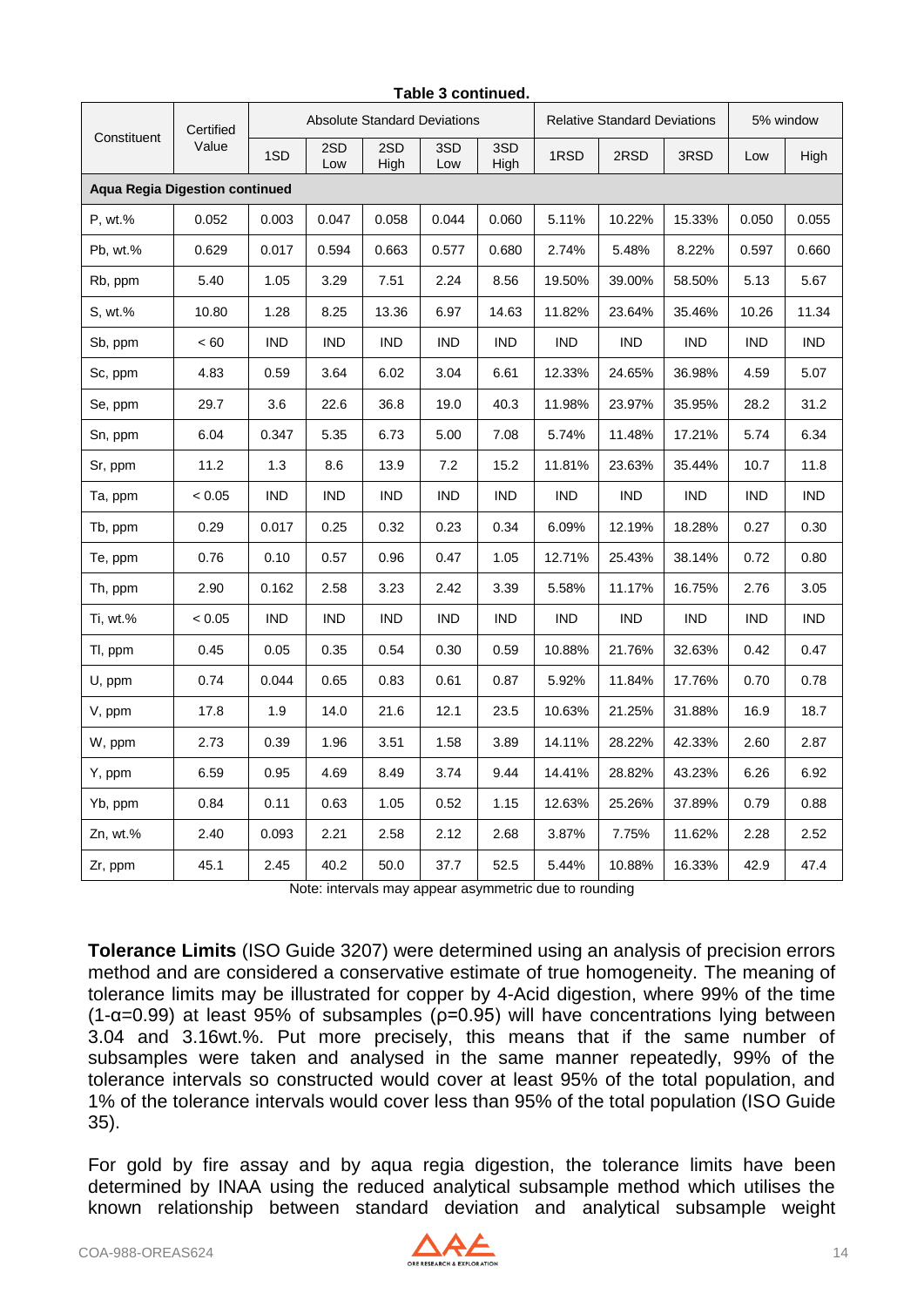(Ingamells and Switzer, 1973). In this approach the sample aliquot is substantially reduced to a point where most of the variability in replicate assays should be due to inhomogeneity of the reference material and measurement error becomes negligible. In this instance a subsample weight of 1.0 gram was employed and the 1RSD of 5.52% (or 1.02% at a 30g charge weight) confirms the high level of gold homogeneity in OREAS 624. Au by fire assay is reported by 23 laboratories and the charge weights range from 20-40g. The most common charge weight used in this round robin was 30g (18 labs) and tolerance intervals have been calculated at this sample weight. For Au by aqua regia digestion, tolerance limits have been calculated at a 25g sample weight (mode) where the sample catch weights ranged from 15-50g at 17 laboratories.

The homogeneity of OREAS 624 has also been evaluated in an ANOVA study for all certified analytes. This study tests the null hypothesis that no statistically significant difference exists between the *between-unit variance* and the *within-unit variance* (i.e. pvalues <0.05 indicate rejection of the null hypothesis). Of the 151 certified values, no failures were observed indicating no evidence to reject the null hypothesis.

Based on the statistical analysis of the results of the inter-laboratory certification program it can be concluded that OREAS 624 is fit-for-purpose as a certified reference material (see 'Intended Use' below).

### **PARTICIPATING LABORATORIES**

Acme Analytical Laboratories S.A. (BV), Santiago, Chile Actlabs, Ancaster, Ontario, Canada ALS, Brisbane, QLD, Australia ALS, Johannesburg, South Africa ALS, Lima, Peru ALS, Loughrea, Galway, Ireland ALS, Orange, NSW, Australia ALS, Perth, WA, Australia ALS, Vancouver, BC, Canada Bureau Veritas Commodities Canada Ltd, Vancouver, BC, Canada Bureau Veritas Geoanalytical, Adelaide, SA, Australia Bureau Veritas Geoanalytical, Perth, WA, Australia Intertek Genalysis, Adelaide, SA, Australia Intertek Genalysis, Perth, WA, Australia Intertek Minerals (IMI), Jakarta, Indonesia Intertek Testing Services, Cupang, Muntinlupa, Philippines PT Geoservices Ltd, Cikarang, Jakarta Raya, Indonesia SGS Australia Mineral Services, Perth (Newburn), WA, Australia SGS Canada Inc., Vancouver, BC, Canada SGS del Peru, Lima, Peru SGS Geosol Laboratorios Ltda, Vespasiano, Minas Gerais, Brazil SGS Lakefield Research Ltd, Lakefield, Ontario, Canada SGS Mineral Services, Townsville, QLD, Australia

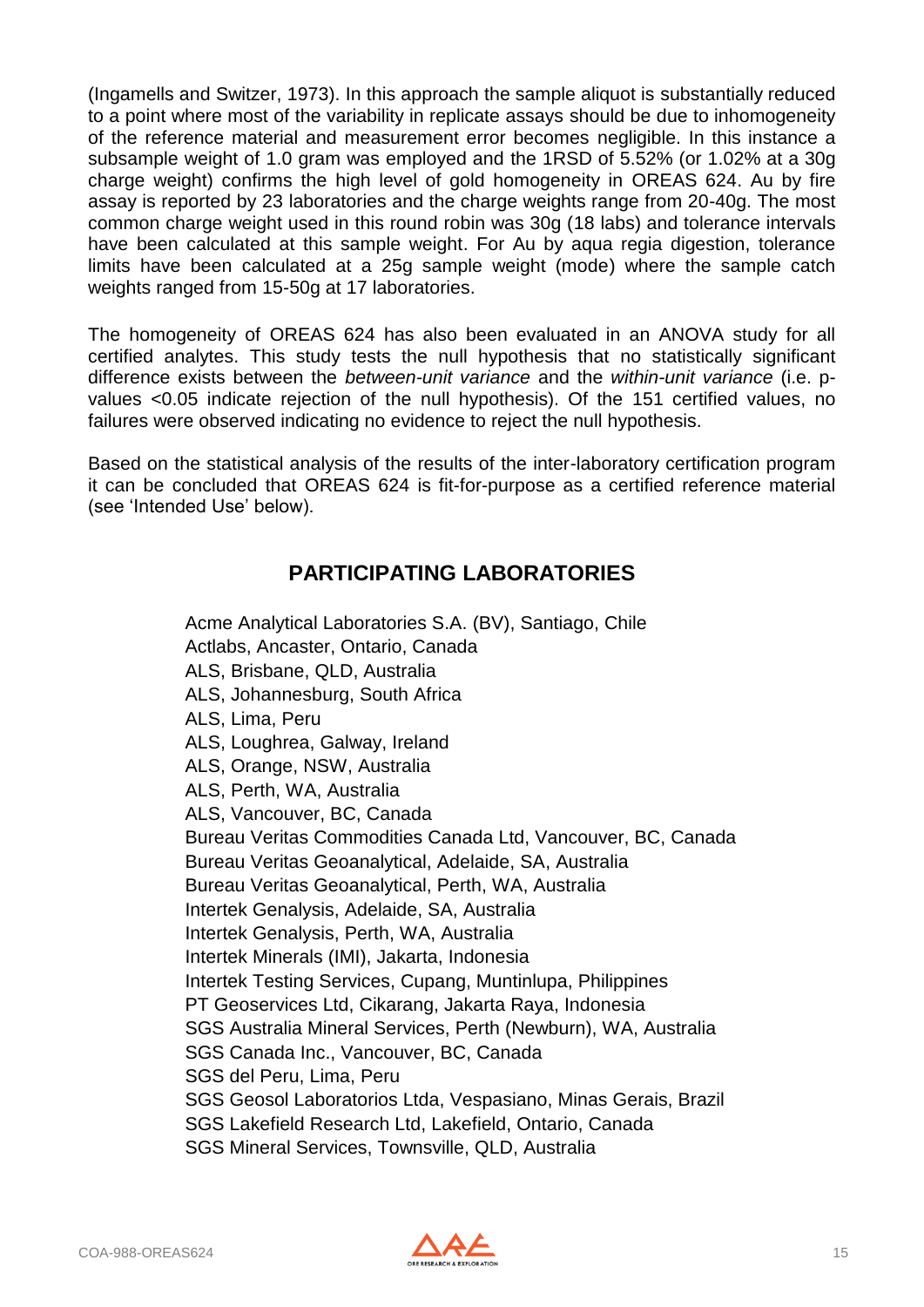### **PREPARER AND SUPPLIER OF THE REFERENCE MATERIAL**

Reference material OREAS 624 has been prepared, certified and is supplied by:

| Tel: +613-9729 0333    |
|------------------------|
| Fax: +613-9729 8338    |
| Web: www.ore.com.au    |
| Email: info@ore.com.au |
|                        |

It is available in unit sizes of 10g and 60g (single-use laminated foil pouches sealed under nitrogen).

### **INTENDED USE**

OREAS 624 is intended for the following uses:

- for the monitoring of laboratory performance in the analysis of analytes reported in Table 1 in geological samples;
- for the verification of analytical methods for analytes reported in Table 1;
- for the calibration of instruments used in the determination of the concentration of analytes reported in Table 1.

### **STABILITY AND STORAGE INSTRUCTIONS**

OREAS 624 has been prepared from Zn and Cu VHMS ores sourced from the Gossan Hill deposit at Golden Grove and blended with argillic altered rhyodacite waste rock. It contains reactive sulphide (13.29% S) and has been packaged under a nitrogen environment (single use laminated foil pouches only). In its unopened state and under normal conditions of storage the CRM has a shelf life beyond ten years. Its stability will be monitored at regular intervals and purchasers notified if any changes are observed.

### **INSTRUCTIONS FOR CORRECT USE**

The certified values for OREAS 624 refer to the concentration level in its packaged state. It should not be dried prior to weighing and analysis. The certified values for gold by fire assay and aqua regia digestion are applicable to charge/sample weights ranging 15-50g.

### **HANDLING INSTRUCTIONS**

Fine powders pose a risk to eyes and lungs and therefore standard precautions such as the use of safety glasses and dust masks are advised.

### **LEGAL NOTICE**

Ore Research & Exploration Pty Ltd has prepared and statistically evaluated the property values of this reference material to the best of its ability. The Purchaser by receipt hereof